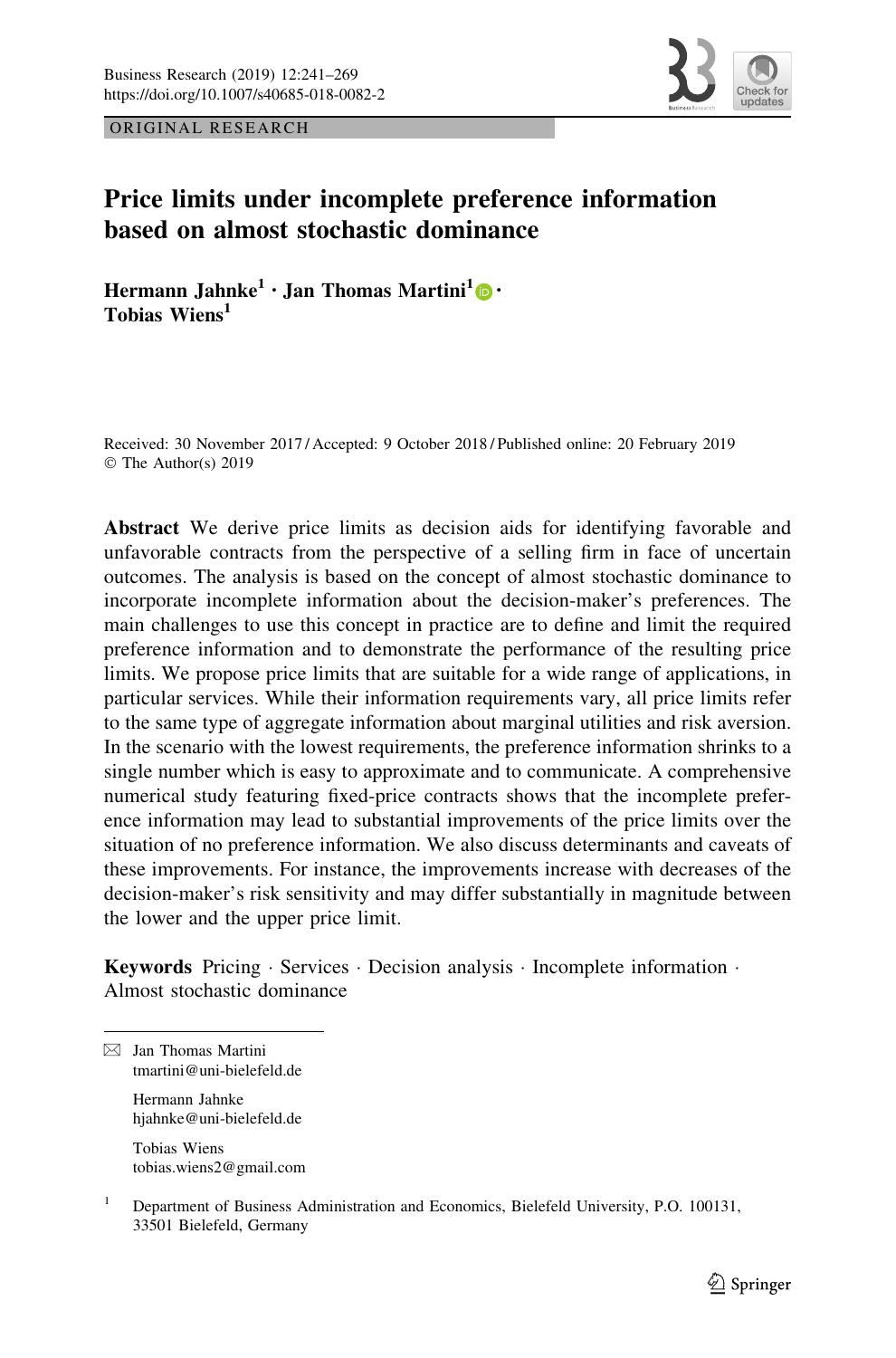# **JEL Classification**  $D40 \cdot D71 \cdot D81 \cdot L11 \cdot M41$

# 1 Introduction

Common wisdom has it that a profit-maximizing firm should not sell a product or service at a price below cost. Accordingly, the cost forms a lower price limit (or price floor) for selling the product or service and thereby may serve, e.g., as a reservation price in an auction or as a decision criterion during sales negotiations (Myerson [1981](#page-27-0); Phillips et al. [2015\)](#page-27-0). More generally, a price limit indicates whether it is favorable for the decision-maker (DM) to accept or reject a given sales contract. Provided that the price limit reflects the DM's preferences, it is possible to decide on contract offers merely by comparing the offered price with the price limit, i.e., without further preference information and without actually submitting the contract to the DM for decision. Therefore, price limits reduce complexity and facilitate decision-making.

The decision-facilitating role of price limits is not restricted to centralized decision-making, but extends to delegation. According to Phillips et al. [\(2015](#page-27-0)), a common approach to delegating the pricing authority is based on lower price limits in the form of list prices combined with maximum discounts. Prices and discounts are established by headquarters (or sales management), i.e., by the DM, and are used to restrict the sales representatives' discretion when negotiating prices with the customers. While the sales representatives are free to settle on prices above the lower limit, prices below the limit are subject to approval by headquarters. Vudali and Atherton ([2012\)](#page-28-0) describes such rules for the example of Yahoo!.

This possibility under decentralized pricing of having prices approved by the DM suggests that there are prices that are favorable from the DM's perspective, although they fall short of the price limit. This imperfection of price limits applies equally to centralized pricing and can be explained by insufficient customization of the price limits to the specifics of the contract (Phillips et al. [2015\)](#page-27-0). Such specifics include the order quantity, shipping terms, future profits from follow-up deals, and lost profits due to scarce capacity or product cannibalization. Yet another source of imperfection arises from uncertainty of the goods and services to be provided. With risky economic outcomes, in turn, the DM's risk preferences come into play, and the price limits may not fully reflect these preferences. Therefore, risky outcomes and risk preferences are the starting point for our analysis.

Price limits are prone to not fully reflect the DM's preferences if they are derived from incomplete preference information. This problem could be avoided by directly eliciting the price limits from the DM. However, this is time-consuming due to the diversity of possible contract specifics, group decisions, and preferences changing over time. A more efficient approach is to elicit preferences as a von Neumann– Morgenstern utility function and to compute price limits from it based on expected utility theory (Farquhar [1984](#page-27-0); Keeney and Raiffa [1976,](#page-27-0) §§ 4, 10). But, as explained by Armbruster and Delage [\(2015](#page-27-0)), these assessment methods only produce approximations of the true utility function. Moreover, the utility function may still change over time. Consequently, it is realistic to assume that the preference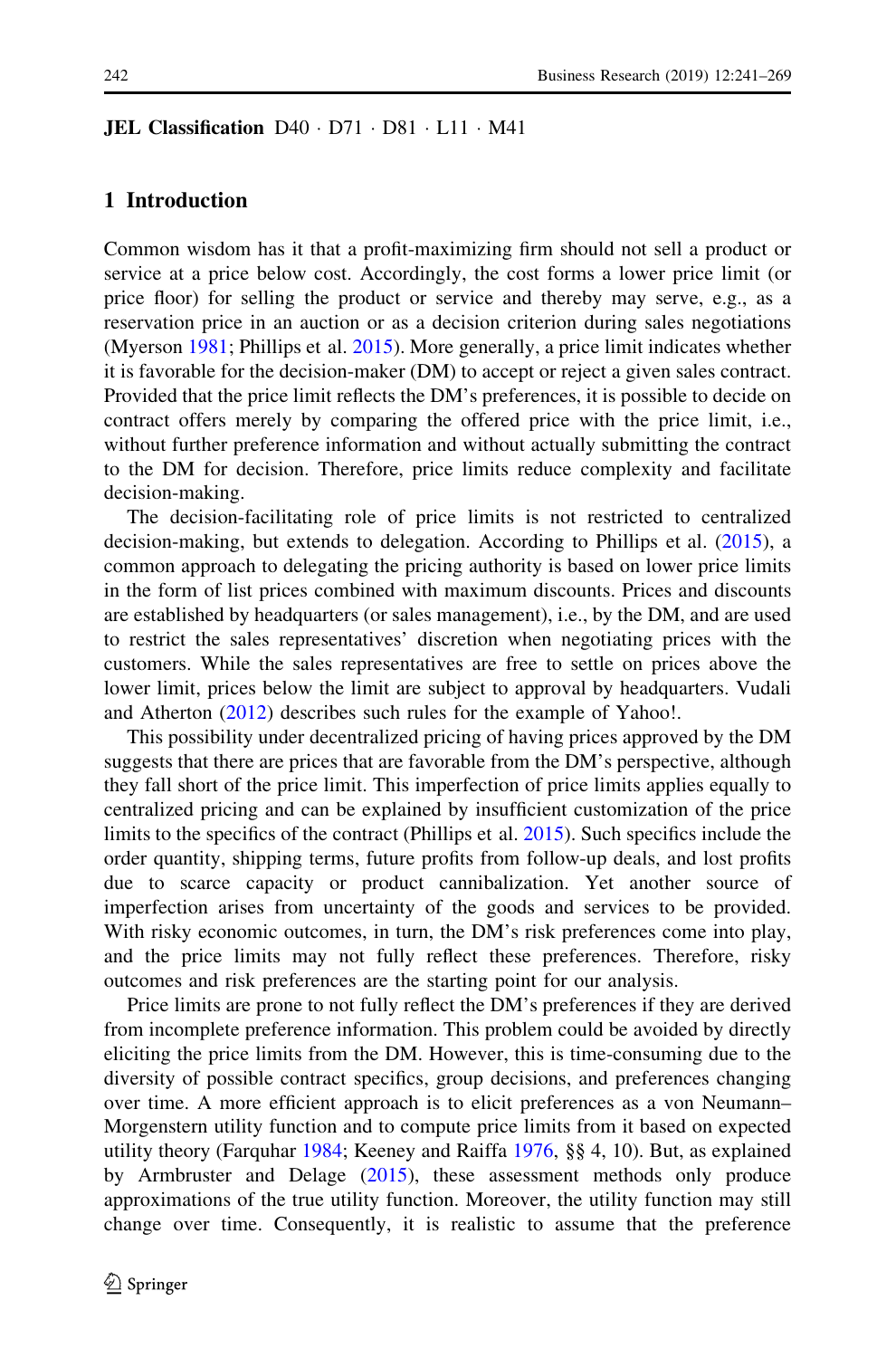|                           | Provision of service |                   |  |
|---------------------------|----------------------|-------------------|--|
|                           | Yes (prob. $0.1$ )   | No (prob. $0.9$ ) |  |
| Fixed-price contract      | $\pi - 100$          | π                 |  |
| Transaction-based pricing | 100                  | $\theta$          |  |

#### Table 1 Decision matrix of numerical example

information from which price limits are derived is incomplete. This directly leads to the questions of what kind of preference information is available or should be gathered and how it can be translated into price limits.

In the event that no relevant preference information is available, it is possible to derive price limits from the well-known concept of first-degree stochastic dominance  $(FSD)$ .<sup>1</sup> This approach is parsimonious and robust, but the resulting price limits are typically poor. We illustrate this by means of the following example.

Suppose a firm sold a piece of technical equipment to a customer. This equipment may require maintenance or repair to remain functional. The firm considers to offer carrying out these works under two different contract modes. Under transactionbased pricing, the customer commissions the firm to service the equipment if necessary and pays 200 for the service provided. Let the probability of service provision be 0.1. There is no service and thus no payment if the service is not necessary. Alternatively, the firm may offer a fixed-price contract covering any service during the considered period of time. Here, the customer pays an upfront fee,  $\pi$ , on entering the contract while not knowing whether the service will be necessary.

Assuming the firm's costs for carrying out the service are 100, Table 1 shows the profit distributions the firm faces under the two types of contracts. Given the customer offers to pay a fixed price of  $\pi$ , the firm has to decide whether it will enter the fixed-price contract or stick to transaction-based pricing. If the DM was known to be risk neutral, as an example of complete information, the price limit for entering the fixed-price contract would be 20. This number or the information that the DM is risk neutral could be handed down to the sales representative to make the decision on every  $\pi$  offered by the customer.

The left-hand side of Fig. [1](#page-3-0) depicts the profits from Table 1 in terms of cumulative distribution functions (cdfs) for a fixed price of  $\pi = 60$ . This price is clearly above the indifference price of 20, so a risk-neutral DM would switch to the fixed-price contract. However, without the DM's specific indifference price or without the information that the DM is risk neutral, the sales representative cannot say whether the DM prefers the fixed-price contract. He could if the cdf for the fixed-price contract was completely below the cdf for transaction-based pricing as postulated by the definition of FSD. This is not the case for a fixed price of 60 as indicated by the two outer gray areas. It would be the case for a price of 100 and

<sup>&</sup>lt;sup>1</sup> Cdf F dominates cdf G by FSD if and only if  $F(x) \le G(x)$  for all outcomes x. FSD is equivalent to the fact that F is preferred over G for any (nondecreasing) utility function (Hadar and Russel [1969;](#page-27-0) Hanoch and Levy [1969](#page-27-0)).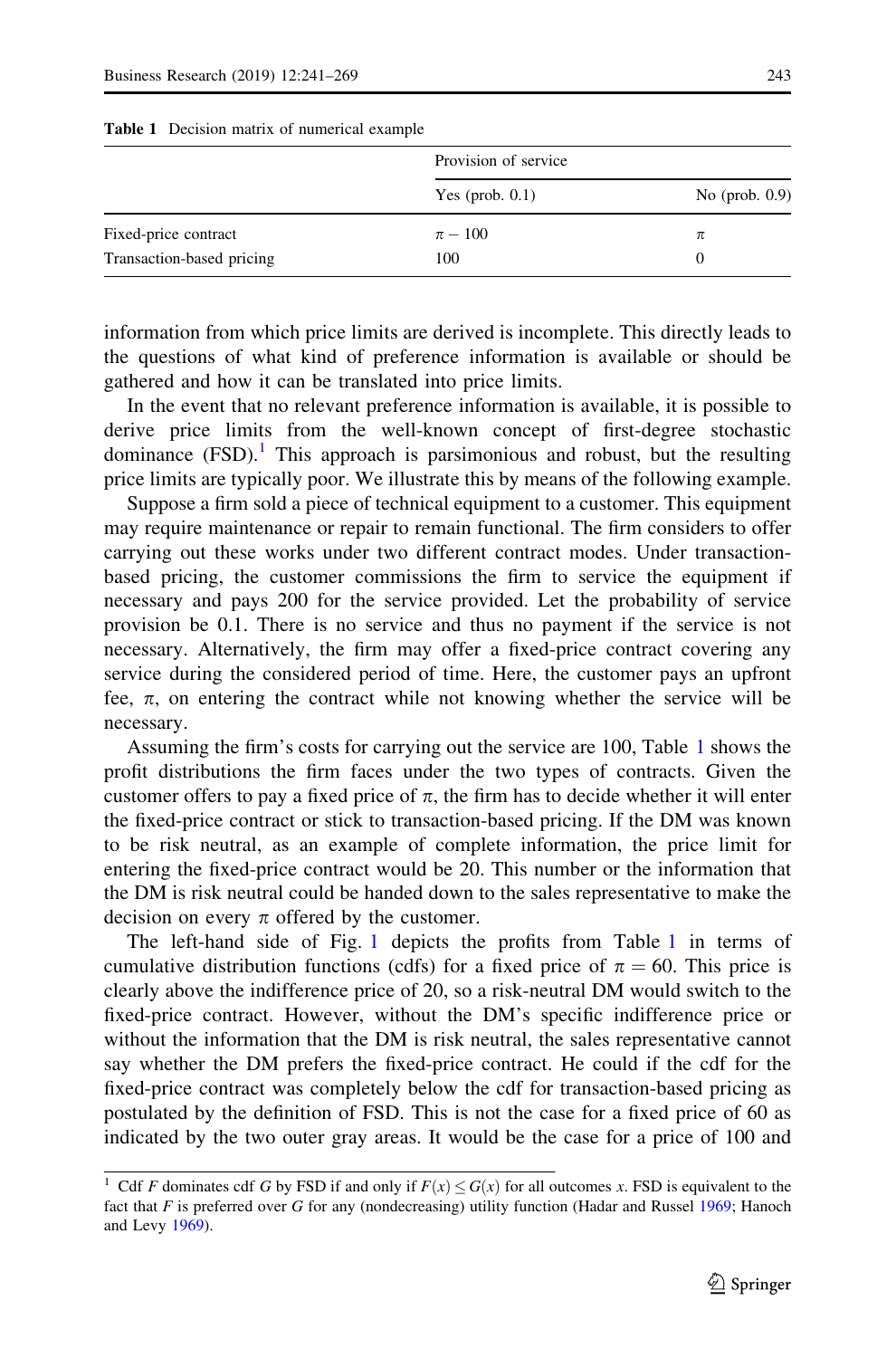<span id="page-3-0"></span>

Fig. 1 Cdfs of introductory example

above; this is depicted on the right-hand side of Fig. 1. Hence, the lower price limit for accepting the fixed-price contract derived from FSD is 100.

Likewise, the sales representative cannot say whether the DM wants to stick to transaction-based pricing and therefore reject the fixed-price contract for a fixed price of 60. This is because the cdf for transaction-based pricing does not completely lie below that for the fixed-price contract as indicated by the inner gray area. It would for a price of 0 (or below). Therefore, the upper price limit (or price ceiling) derived from FSD for rejecting the fixed-price contract is 0.

The decision on any fixed price in between the price limits of 0 and 100 depends on the specific risk preference of the DM. If relevant preference information is not available, as is the case under FSD, the sales representative is not able to make the decision for such intermediate prices safely and has to submit it to the DM. Thus, the facilitating role of price limits is restricted to fixed prices up to 0 and from 100.

From this example, we learn that FSD only incorporates little preference information and thereby considers a large class of possible utility functions. The corresponding price limits allow for robust decisions to accept or reject a given contract. The flip side of the coin is that such price limits may include a wide range of prices where there is no support for making the decision easier. By and large, this also applies to second-degree stochastic dominance (SSD) which focuses on riskaverse DMs. Therefore, we turn from stochastic dominance (SD) to almost stochastic dominance (ASD), which exploits additional, albeit still incomplete, preference information, to make the class of considered utility functions and thereby the range of intermediate prices smaller.

The main contributions of our paper are the following.

1. We present for the first time price limits that are derived from incomplete information about the DM's preferences by means of ASD (Propositions [1–](#page-13-0)[2\)](#page-14-0). Since ASD refers to prospects with constant outcome supports, the main challenges of its application to pricing are (a) to account for supports that vary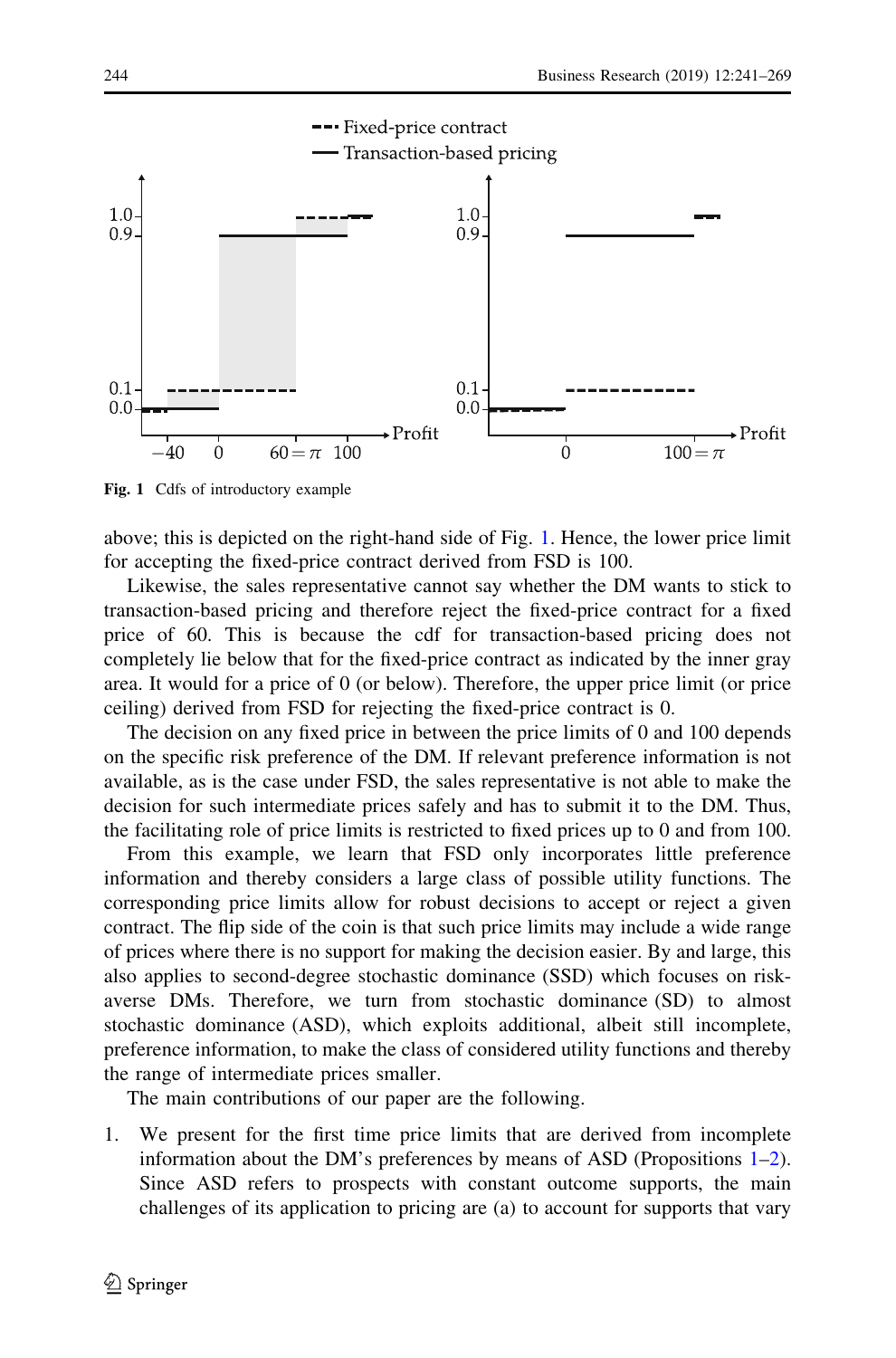with the price (Sect.  $5.4$ ) and (b) to reduce the information requirements with respect to the largest allowed violation of SD (Sect. [5.5](#page-14-0)).

The second of our incomplete information scenarios (Sect. [5.5\)](#page-14-0) appears to be particularly applicable in business practice for several reasons. First, the information requirement boils down to a single number which may be approximated from past decisions taken by the DM or even from experimental studies in the literature. Second, it is possible to apply the same number to other decision problems, so it is not necessary to determine this number for each decision problem separately. Third, the achieved improvements of the price limits over those based on SD are substantial, which leads us to the second main contribution.

2. Based on a comprehensive numerical study referring to fixed-price contracts, we demonstrate that the application of ASD, instead of SD, may lead to substantial improvements of the price limits (Sect. [6](#page-16-0)). This underlines the relevance of our first main contribution. We also discuss determinants and caveats of these improvements. For instance, the improvements increase with decreases of the DM's risk sensitivity and may differ substantially in magnitude between the lower and the upper price limit.

The remainder of the paper begins with a review of the related literature (Sect. 2). Then, we introduce the model in Sect. [3](#page-5-0) including the decision problem, the twostage decision process, the information scenarios, and the example case of fixedprice contracts which generalizes the introductory example and is used throughout the paper. Section [4](#page-9-0) provides the definition of price limits and a characterization in terms of the best price limits based on complete preference information. It also contains the no information scenario which helps to shape the information requirements under incomplete preference information as discussed in Sect. [5](#page-11-0) and serves as a lower benchmark for the performance analysis in Sect. [6.](#page-16-0) The proofs of our results are included in the text or in Appendix [5](#page-26-0).

# 2 Related literature

The interpretation of costs as price limits can be found, among others, in Horngren et al.  $(2015, \S \S 11, 13)$  $(2015, \S \S 11, 13)$  and Mas-Colell et al.  $(1995, \S 5)$  $(1995, \S 5)$ . A major challenge is to determine the costs relevant for the considered decision, which is the domain of managerial accounting. See, for example, Horngren et al. [\(2015](#page-27-0), § 11) for a general discussion of relevant costs, Göx and Wagenhofer [\(2007](#page-27-0)) for price limits under capacity constraints, and Küpper [\(2009](#page-27-0)) and Reichelstein and Rohlfing-Bastian [\(2015](#page-27-0)) for long-term price limits. The integration of the DM's risk preferences and incomplete information about them in the price limits is neglected in the management accounting literature. This is also true for the literature on the delegation of the pricing authority, where it is argued that an upward distortion of the lower price limit may have a favorable effect on the competition on oligopolistic markets or on the sales representative's effort (e.g., Bhardwaj [2001](#page-27-0); Joseph [2001\)](#page-27-0).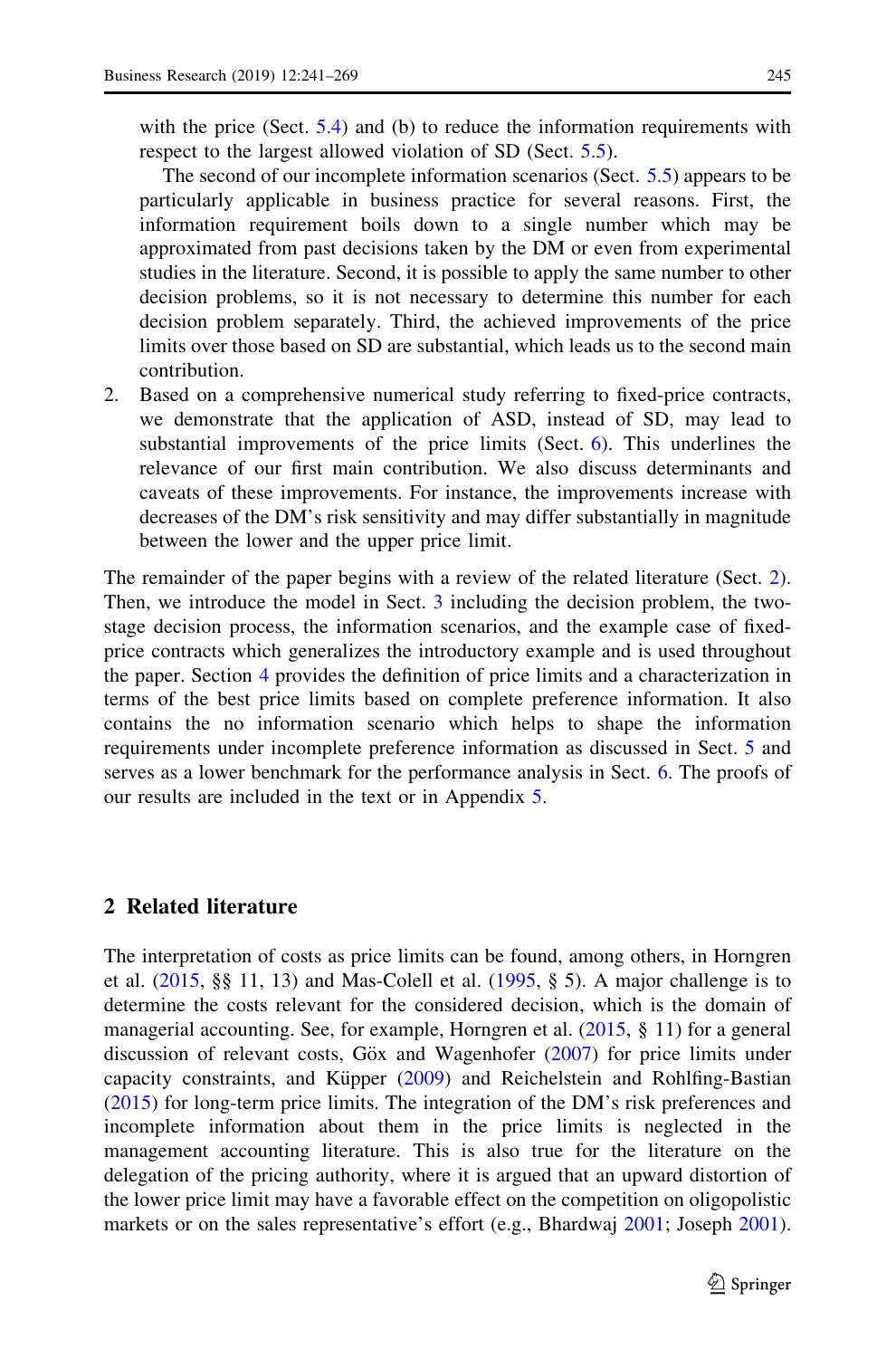<span id="page-5-0"></span>The incompleteness of the preference information requires consideration of a set of risk utility functions rather than a unique utility function. This nonuniqueness of considered utility functions parallels expected utility theory without the completeness axiom (e.g., Aumann [1962;](#page-27-0) Dubra et al. [2004](#page-27-0)). Accordingly, depending on the decision alternatives, it may not be possible to rank two alternatives, and hence both of them are efficient, i.e., nondominated. A commonality of the approaches to incomplete preference information is thus the identification of inefficient alternatives (e.g., Weber [1987\)](#page-28-0).

A well-known instrument to identify dominated alternatives under incomplete preference information is SD. See, for example, Levy ([1992\)](#page-27-0) and Levy and Leshno [\(2000](#page-27-0)) for surveys of the methodological results and their applications. The application closest to ours is option pricing (e.g., Constantinides and Perrakis [2007;](#page-27-0) Levy [1985\)](#page-27-0). SD is appropriate for that application for it considers large sets of utility functions and thereby reflects a large number of presumably diverse investors. By contrast, the DM in our context is an individual or a board which makes the set of relevant utility functions smaller than that under option pricing. Therefore, we focus on ASD to be able to consider smaller sets of utility functions and thereby to get better price limits.

Almost first-degree stochastic dominance (AFSD) was introduced by Leshno and Levy [\(2002](#page-27-0)) and refers to information about marginal utility. Under risk aversion, there are two different approaches to almost second-degree stochastic dominance (ASSD), namely Tsetlin et al. ([2015\)](#page-27-0) and Tzeng et al. [\(2013](#page-28-0)). We make use of the latter approach for it exhibits the hierarchy property, i.e., ASSD follows from AFSD. It is thus possible to use the same preference information for both AFSD and ASSD and to do without information about higher-order derivatives of the utility functions. Moreover, experimental evidence referring to AFSD as found in Levy et al. ([2010\)](#page-27-0) can equally be used for ASSD. The ASSD approaches in Leshno and Levy  $(2002)$  $(2002)$  and Levy et al.  $(2010)$  $(2010)$  are not valid as shown by Tsetlin et al.  $(2015)$  $(2015)$ and Tzeng et al. [\(2013](#page-28-0)).

# 3 Model

### 3.1 Decision problem

We take the perspective of a firm, with the DM considering to accept or reject a given contract for the supply of goods or services to a customer at price  $\pi$ . Our focus is not on optimal prices, rather on favorable prices. Examples can be found in the area of contract manufacturing and service contracts where contracts are often highly customized. For instance, imagine a firm constructing equipment, machines, plants, buildings, or ships on custom order, or providing maintenance and repair services for such objects as featured in the introductory example.

The firm's profits x from the contract are described by cdf  $F_\pi$ . The index  $\pi$ indicates the dependence on the sales price. The firm's profits under the given status quo alternative, i.e., when not entering the contract represented by  $F_{\pi}$ , are captured by cdf S. The DM thus chooses between the contract  $F_{\pi}$  and the status quo S.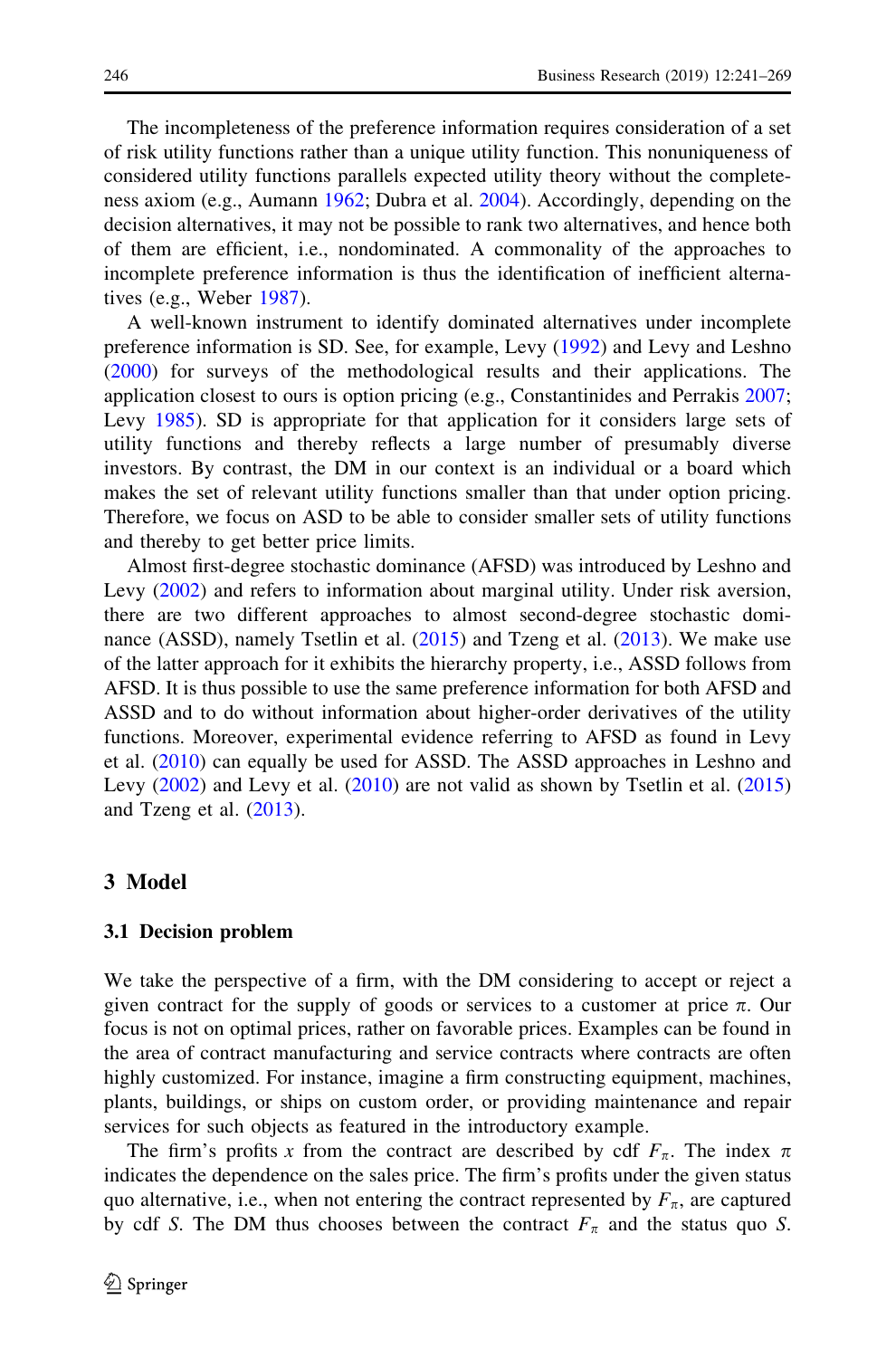<span id="page-6-0"></span>Focusing on the price  $\pi$ , one can restate this decision problem as the question of whether  $\pi$  is high enough so that  $F_{\pi}$  is preferred over S, or whether it is low enough so that S is preferred over  $F_{\pi}$ .

Our main assumption on  $F_{\pi}$  is that increasing prices are favorable. More specifically,

if 
$$
\pi_2 > \pi_1
$$
 then  $F_{\pi_2}(x) \leq F_{\pi_1}(x)$  for all x and  $F_{\pi_1} \neq F_{\pi_2}$ , 
$$
(1)
$$

meaning that  $F_{\pi}$ , dominates  $F_{\pi}$ , by a strict form of FSD.

This assumption seems obvious due to the positive income effect: higher prices are, ceteris paribus, always favorable for the selling firm; one would even expect statewise dominance. However, even for the considered decision to enter into a given contract, the ceteris paribus condition does not need to hold perfectly. As an example, think of a machine that is maintained and repaired by the firm at a fixed price, but operated by the customer. In this situation, a higher fixed price might make the customer take less care when operating the machine, which, in turn, bears on the costs for maintenance and repair incurred by the firm. Another example is that higher prices may impair the firm's profits from follow-up deals.

In view of the industrial and service context of the pricing problem considered in this paper, it is very plausible to assume that the profit distributions  $F_{\pi}$  and S are given, all the more considering the growing possibilities of data collection and remote monitoring in the course of Industry 4.0 (Internet of Things). In case there are only scenarios of possible profit distributions, these can be compounded into a single distribution as described by French ([1986,](#page-27-0) § 2).

The decision problem is illustrated by the following example case which generalizes the introductory example.

# 3.2 Example case

In the example case, the contract under consideration states that the firm provides the specified goods or services at a fixed price, independent of the actual goods and services provided and costs incurred. A day-to-day example capturing the basic idea of such a fixed-price contract are free refills for beverages. In an industrial context, one might consider maintenance and repair services for servitized equipment. The status quo is either no contract at all or an agreement stating that the goods or services are billed as they are provided. In terms of the process model by Oliva and Kallenberg ([2003\)](#page-27-0), this situation reflects a manufacturer offering industrial services and switching from transaction-based pricing (stage 2) to relationship-based pricing (stage 3).

To model the uncertain financial consequences, we assume that there are two events. In one event, the firm has to provide the contracted goods or services resulting in costs c. The probability of this event is p. In the other, the firm does not have to provide the contracted goods or services and thus does not incur costs c. One might think of a machine that fails with probability  $p$  and has to be repaired at costs  $c$ , or it does not fail and thus does not need repair. In both events, the firm charges the fixed price  $\pi$ . Fixed costs are neglected. This explains the first line of the decision matrix in Table [2.](#page-7-0)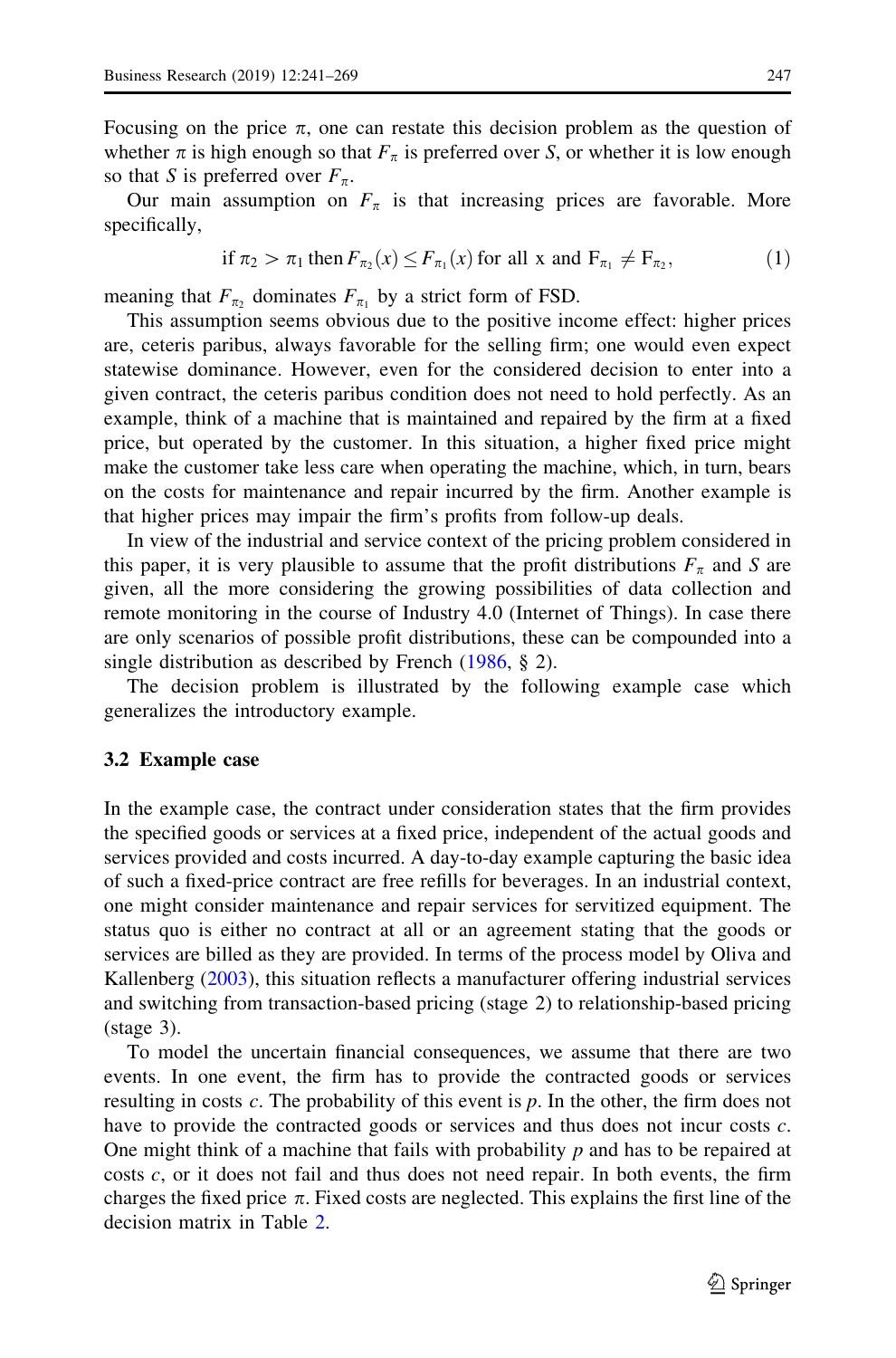|                      |                  | Provision of goods or services |  |  |
|----------------------|------------------|--------------------------------|--|--|
|                      | Yes (prob. $p$ ) | No (prob. $1-p$ )              |  |  |
| Fixed-price contract | $\pi-c$          | π                              |  |  |
| Status quo           | m                |                                |  |  |

#### <span id="page-7-0"></span>Table 2 Decision matrix of example case

 $c > 0, m \ge 0, p \in (0, 1)$ 

An alternative to the fixed-price contract is no contract at all. In this case, the firm's profit is zero, and we would set  $m = 0$  in the second line of the decision matrix. By contrast,  $m > 0$  describes a firm that considers converting an existing cost-plus contract into a fixed-price contract. To see this, interpret  $m$  as the profit markup on the costs  $c$  when supplying the same goods or services as under the fixedprice contract.

In terms of cdfs, the fixed-price contract and the status quo are given by

$$
F_{\pi}(x) = \begin{cases} 0 & \text{if } x \in (-\infty, \pi - c) \\ p & \text{if } x \in [\pi - c, \pi) \\ 1 & \text{if } x \in [\pi, \infty) \end{cases} \quad \text{and} \quad S(x) = \begin{cases} 0 & \text{if } x \in (-\infty, 0) \\ 1 - p & \text{if } x \in [0, m) \\ 1 & \text{if } x \in [m, \infty) \end{cases}.
$$

#### 3.3 Two-stage decision process

The two-stage decision process that is immanent in the concept of price limits can be described in our context as follows. In the first stage, contracts are screened by means of the given price limits  $\bar{\pi}$  and  $\underline{\pi}$ . Contracts with high prices,  $\pi \geq \underline{\pi}$ , are accepted and those with low prices,  $\pi \leq \overline{\pi}$ , are declined. As the price limits are derived from incomplete information about the DM's preferences, the DM is involved in the screening stage only as much as is necessary for collecting this information. Given the price limits, the screening happens without consulting the DM. Only contracts with intermediate prices proceed to the second stage, where they are submitted to the DM for decision.

The screening stage facilitates decision-making by avoiding the full-fledged decision in the second stage and thereby reduces the complexity of the decision. The tighter the price limits, the more contracts can be decided during screening. Furthermore, it is possible to relieve the DM by delegating the screening and, provided the communication of the (incomplete) preference information, the calculation of the price limits.

Our focus is on the screening stage. The challenge is to find the lowest lower price limit and the highest upper price limit subject to two constraints. First, contracts must not be accepted or declined mistakenly from the DM's perspective. Second, the price limits must be determined only on the basis of the available information about the DM's preferences.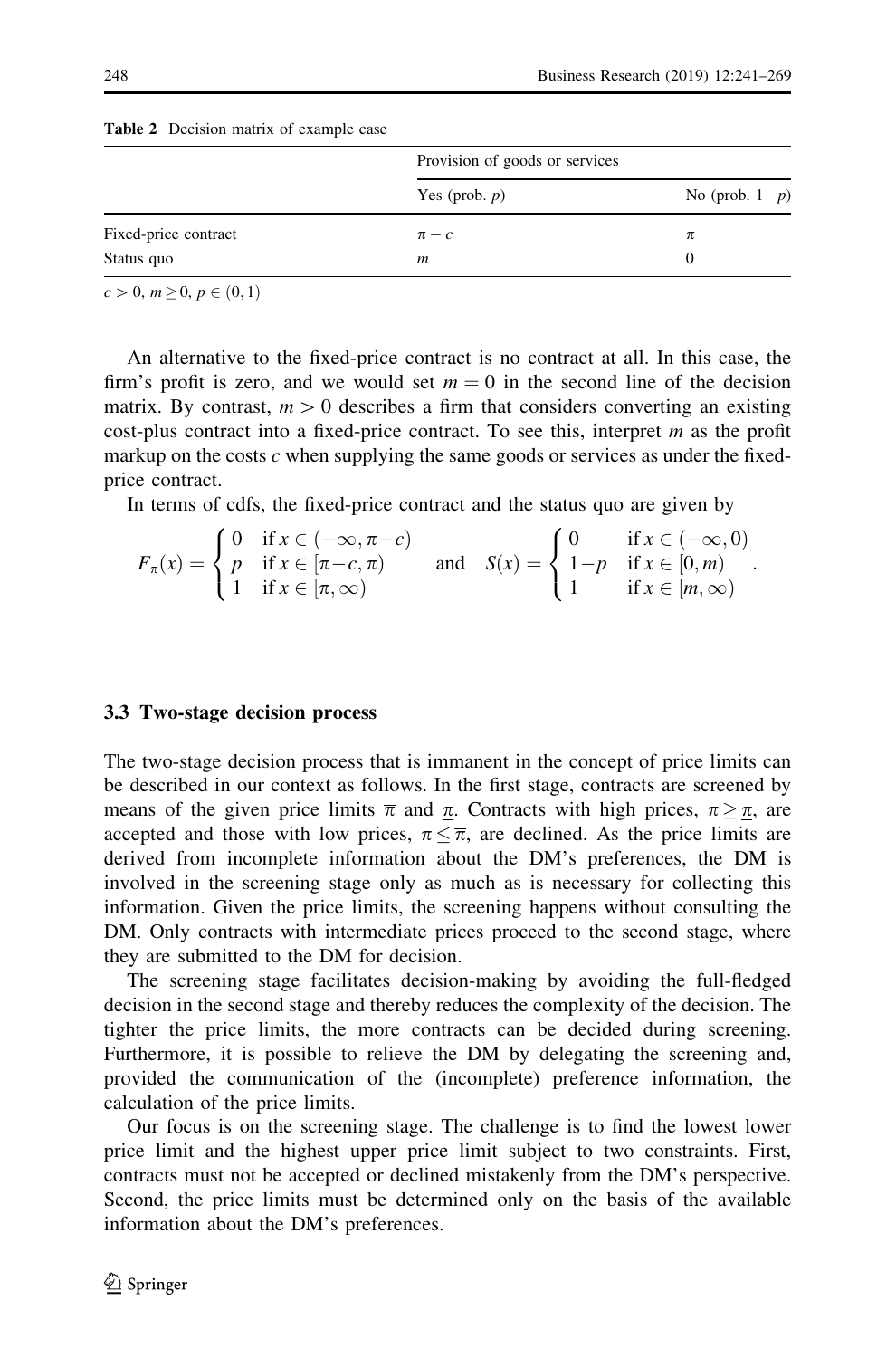### 3.4 Relevant utility functions

The DM's preferences are represented by the set  $D$  of risk utility functions defined over the firm's profits. The utility functions in  $D$  are referred to as the relevant utility functions. There are several cases and interpretations of  $D$ . The case that  $D$  is a singleton, i.e.,  $D = \{u\}$ , can be interpreted in two ways. First, the DM might be a single individual, and  $u$  represents this person's preferences. Second, the DM might be a board, and  $u$  is the group utility function of its members. The case that  $D$ comprises more than one utility function, say,  $D = \{u_1, \ldots, u_n\}$ , comports with an individual DM whose preferences are unstable. More specifically, the DM's preferences may change over time, and each utility function reflects one of the n periods of time. Alternatively, each utility function may represent one of n board members. In this event, we leave open the question of how the individual preferences aggregate.

Given the relevant utility functions D, we can more precisely state the above requirement that there must be no false acceptance or false rejection of a contract in the screening stage:  $\pi \geq \pi$  only if  $E_{F_{\pi}}(u) \geq E_{S}(u)$  for all  $u \in D$ , and  $\pi \leq \pi$  only if  $E_S(u) \geq E_{F_{\tau}}(u)$  for all  $u \in D$ , where  $E_{F_{\tau}}(u)$  and  $E_S(u)$  denote the expected utilities. If  $D$  happens to represent individual board members, these conditions translate the axiom of Pareto efficiency from social choice theory (e.g., Arrow [1963,](#page-27-0) § 8) into our context.

### 3.5 Information scenarios

The analysis comprises four scenarios of the available preference information. Under Complete Information (index " $C$ "), the set D is completely known. This scenario serves as an upper benchmark. The opposite is the No Information scenario (index  $\alpha''(N'')$ ), where we cannot say whether a given utility function is relevant. This scenario serves as a lower benchmark. In addition to these best and worst case scenarios, there are two intermediate scenarios of Incomplete Information (indices " $I_1$ " and " $I_2$ "), on which we elaborate in Sect. [5.2](#page-12-0).

In addition, we distinguish between the situation where it is known that the DM is risk averse (index " $a$ "), i.e., all relevant utility functions are known to be concave, and the situation where this information is not available (no index).

#### 3.6 Further assumptions

The set of all utility functions is U with  $U \equiv \{u : \inf\{u'(x)\} > 0\}$  and  $D \subseteq U$ . The set of utility functions reflecting risk aversion is denoted by  $U_a$ , i.e.,  $U_a \equiv \{u \in U : u''(x) \le 0\}$ . To avoid trivial situations and technical problems, we assume that  $F_{\pi}(x)$  is continuous in  $\pi$ . As a consequence, an increase in the price leads to a continuous increase in the expected utility,  $E_{F_{\tau}}(u)$ , and thus also in the expected value,  $E_{F_{\tau}}$ . Moreover, we assume that there exists a price  $\pi$  such that  $F_{\pi}(x) \leq S(x)$  for all x and  $F_{\pi}(x) < S(x)$  for at least one x. Analogously, let there exist a price such that  $S(x) \leq F_\pi(x)$  for all x and  $S(x) \leq F_\pi(x)$  for at least one x. Finally,  $F_\pi$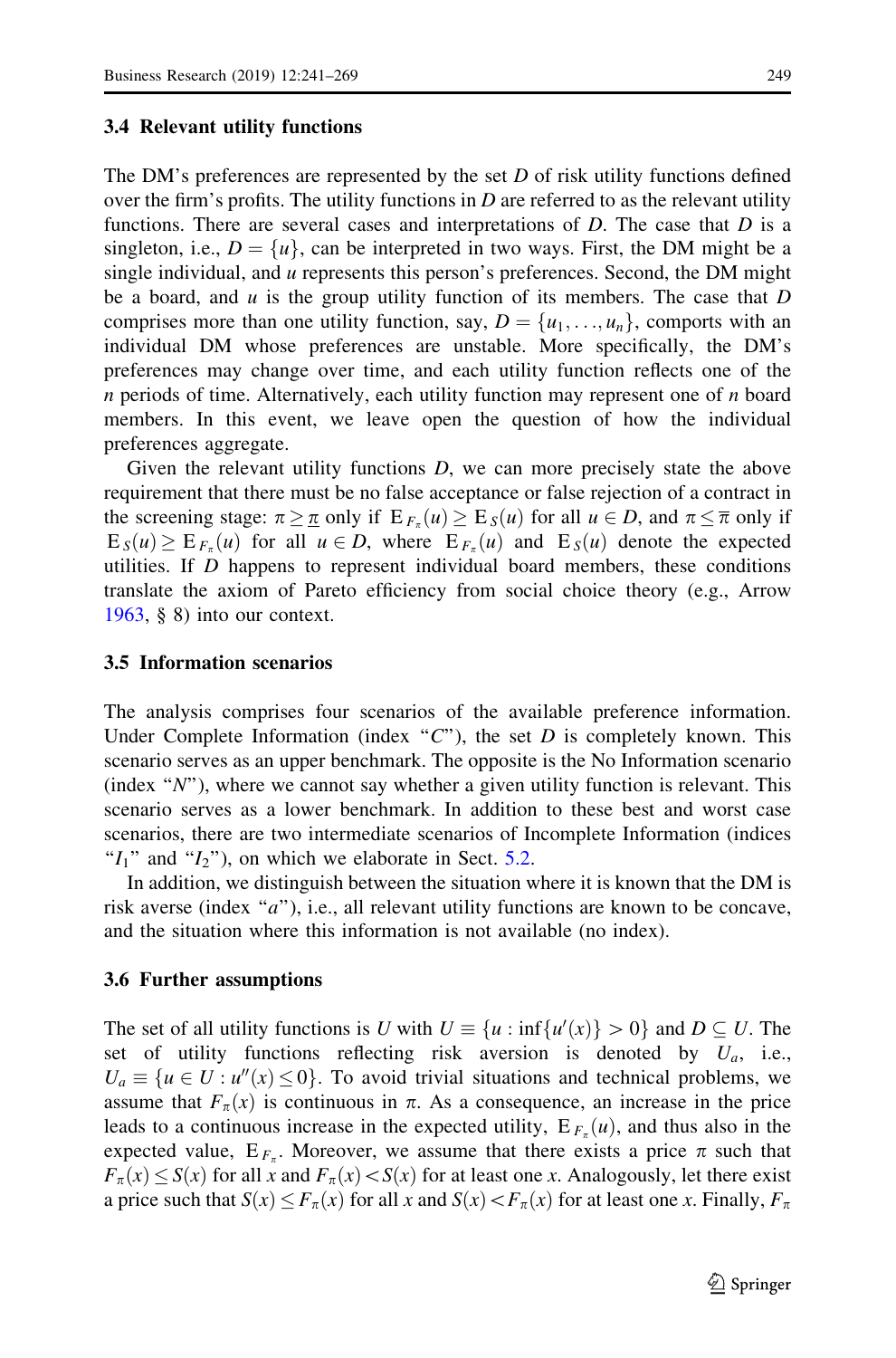<span id="page-9-0"></span>and S are thought of as being defined on finite supports. The convex hull of these supports is referred to as the distributions' joint support  $[x, \overline{x}]$ .

### 3.7 Example case continued

In the example case introduced in Sect. [3.2](#page-6-0), the joint support of the cdfs of the fixedprice contract,  $F_{\pi}$ , and the status quo, S, is

$$
[\underline{x}, \overline{x}] = [\min\{\pi - c, 0\}, \max\{\pi, m\}].
$$
 (2)

The relevant utility functions are assumed to be  $D = \{u_1, u_2\}$  with  $u_1$  reflecting risk neutrality. The other utility function reflects risk aversion and is defined as  $u_2(x) \equiv$  $22-22 \exp(-23rx \cdot 10^{-6})$  if  $x \le 0$  and  $23-23 \exp(-22rx \cdot 10^{-6})$  otherwise. The specification of  $u_2$  is based on a study by Pennings and Smidts [\(2003](#page-27-0)), who fit piecewise exponential utility functions to their experimental evidence. We refer to their findings and assume an average shape of this type of utility function with parameter  $r > 0$  measuring risk sensitivity.<sup>2</sup> We thus take a representative from the class of concave utility functions. In Appendix [4](#page-24-0), we conduct our analysis without the restriction to risk aversion when adding three utility functions that are representative for convex shapes, S shapes, and reversed S shapes.

# 4 Complete and No Information

### 4.1 Definition and characterization of price limits

The requirement that contracts must neither be accepted nor rejected mistakenly implies the following definition of price limits.

**Definition 1** The price  $\pi$  is a lower price limit for accepting the contract if and only if the contract is preferred for all relevant utility functions for all prices higher than  $\pi$ , i.e.,  $E_{F_{\tau}}(u) \geq E_{S}(u)$  for all  $\pi \geq \pi$  and all  $u \in D$ . Analogously,  $\overline{\pi}$  is an upper price limit for rejecting the contract if and only if  $E_{F_n}(u) \le E_{S}(u)$  for all  $\pi \le \overline{\pi}$  and all  $u \in D$ .

It is important to realize that price limits are not unique. This is because we are going to derive several price limits which refer to different information scenarios with respect to the DM's preferences, but to the same decision problem. In particular, a price exceeding (falling short of) a lower (upper) price limit is itself a lower (upper) price limit. However, the tighter the price limits, i.e., the smaller the range  $[\bar{\pi}, \bar{\pi}]$ , the more useful is the screening stage.

For a given utility function, the contract  $F_\pi$  and the status quo S can be ranked by the corresponding expected utilities  $E_{F_{\tau}}(u)$  and  $E_{S}(u)$ . By the assumptions on  $F_{\tau}$  and u, the price solving  $E_{F_{\tau}}(u) = E_{S}(u)$  is unique. Denote this indifference price by  $\pi_{u}$ . In

<sup>&</sup>lt;sup>2</sup> We take rounded values of the mean Arrow–Pratt measures  $c_l$  and  $c_g$  given in Table 3 to calibrate the relation between the loss domain and the gain domain. The remaining parameters are chosen such that the utility function is continuously differentiable.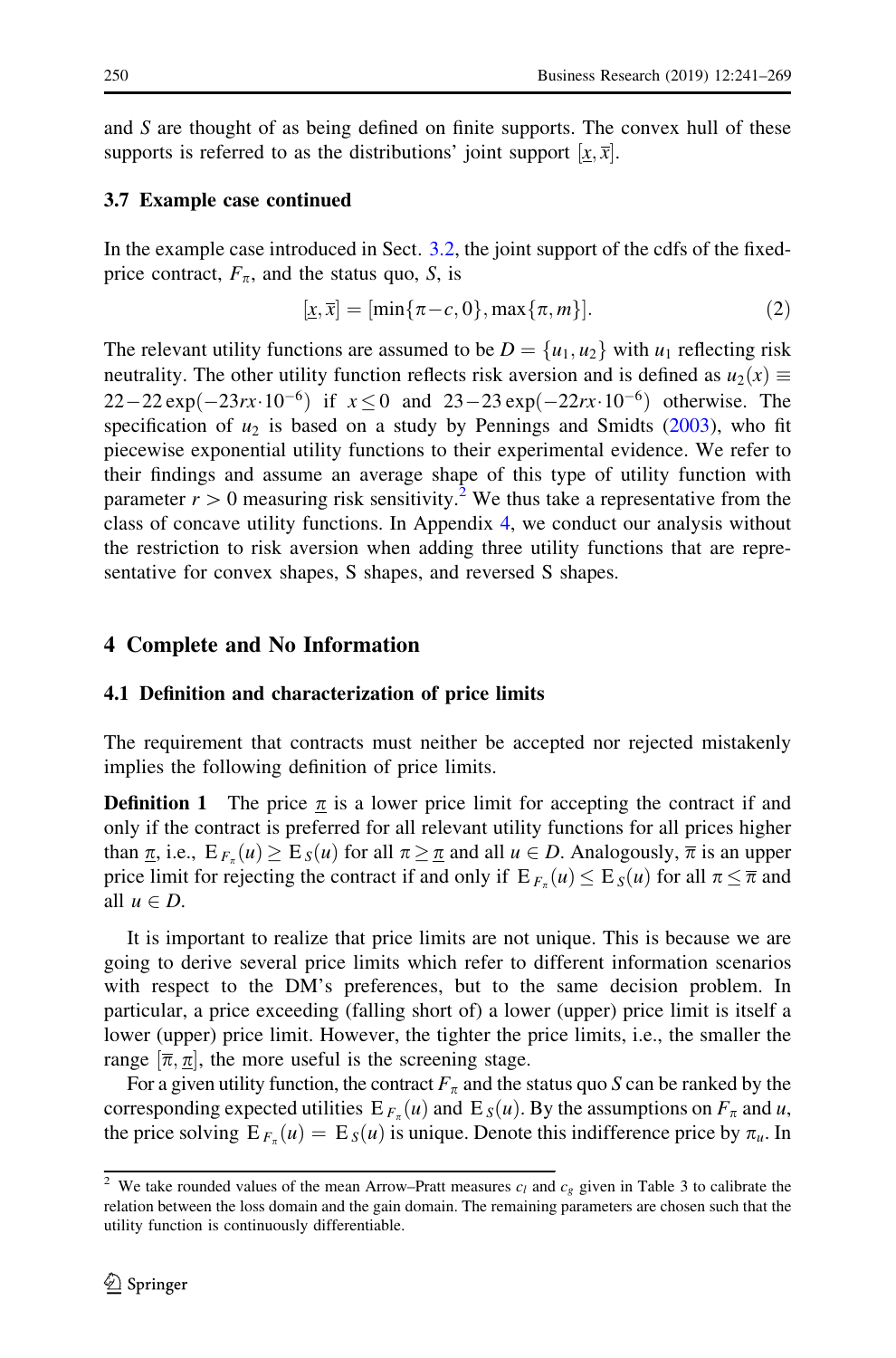<span id="page-10-0"></span>light of Definition [1](#page-9-0),  $\pi_u$  is both a lower price limit and an upper price limit, provided there is no other relevant utility function. In this case, it is even the best lower and the best upper price limit because there is no lower price limit below and no upper price limit above it. In the event that u reflects risk neutrality, we write  $\pi_n$  where appropriate. On the basis of the indifference prices for each single utility function, it is straightforward to characterize price limits for all relevant utility functions.

**Lemma 1** The price  $\pi$  is a lower price limit if and only if  $\pi \geq \pi_c$ . The price  $\pi_c \equiv \sup\{\pi_u : u \in D\}$  is the best lower price limit, since there is no smaller lower price limit. Analogously,  $\bar{\pi}$  is an upper price limit if and only if  $\bar{\pi} \leq \bar{\pi}_C$  with  $\bar{\pi}_C \equiv$  $\inf{\pi_u : u \in D}$  as the best upper price limit.

The best price limits are the extreme indifference prices across the relevant utility functions. If these price limits were known, the two-stage decision process for the example case with  $r = 258$ ,  $c = m = 100$ , and  $p = 0.1$  would look as follows. Contracts with prices of at least  $\pi_c = 20.89 = \max\{20, 20.89\} = \max\{\pi_{u_1}, \pi_{u_2}\},\$ would be accepted in the screening stage, while contracts with prices of at most  $\overline{\pi}_C = 20 = \min\{20, 20.89\} = \min\{\pi_u, \pi_u\}$  would be rejected.<sup>3</sup> Contracts with intermediate prices would proceed to the second stage.

#### 4.2 No Information

Under the No Information scenario, there is no information available other than that the DM is risk averse or not. We thus have no information about marginal utilities which distinguishes this scenario from the Incomplete Information scenarios.

The lack of information makes it necessary to consider all utility functions in  $U$ or  $U_a$ , not only those in D. We would therefore like to substitute the set D for U or  $U_a$  in Lemma 1. But the actual calculation of the price limits proves to be an arduous task due to the infinite number of utility functions. However, with FSD and SSD it is possible to derive the price limits from the cdfs without reference to the individual utility functions.<sup>4</sup>

Lemma 2 Under No Information, the best lower price limit is  $\underline{\pi}_N \equiv \min\{\pi : F_\pi(x) \leq S(x) \text{ for all x}\}.$  This means that  $\underline{\pi}_N$  exhibits two properties: (1)  $\underline{\pi}_N$  is a lower price limit, i.e.,  $\underline{\pi}_N \geq \underline{\pi}_C$ , and (2) there is no  $\underline{\pi} < \underline{\pi}_N$  such that  $E_{F_{\pi}}(u) \ge E_{S}(u)$  for all  $\pi \ge \pi$  and for all  $u \in U$ . Analogous properties hold for the upper price limit  $\overline{\pi}_N \equiv \max\{\pi : S(x) \leq F_\pi(x) \text{ for all } x\}.$  The corresponding best price limits under risk aversion are  $\underline{\pi}_{N,a} \equiv \min \Bigl\{ \pi : \int_{x}^{x} [F_{\pi}(t) - S(t)] \mathrm{d}t \leq 0 \, \text{ for all } x$  $\frac{1}{2}$  or  $\frac{1}{2}$  or  $\frac{1}{2}$  or  $\frac{1}{2}$ and  $\overline{\pi}_{N,a} \equiv \max \left\{ \pi : \int_{\underline{x}}^x [S(t) - F_{\pi}(t)] dt \leq 0 \text{ for all } x \right\}.$ 

The aim of exploiting information about the relevant risk preferences is to increase the number of contracts that are accepted or rejected in the screening stage

<sup>&</sup>lt;sup>3</sup> Numerical results are rounded where appropriate.

<sup>&</sup>lt;sup>4</sup> Cdf *F* dominates *G* by SSD if and only if  $\int_{-\infty}^{x} [F(t)-G(t)]dt \leq 0$  for all *x*. SSD is equivalent to the fact that F is preferred over G for any (nondecreasing) concave utility function, i.e.,  $E_F(u) \ge E_G(u)$  for all  $u \in U_a$  (Hadar and Russel [1969;](#page-27-0) Hanoch and Levy [1969](#page-27-0)).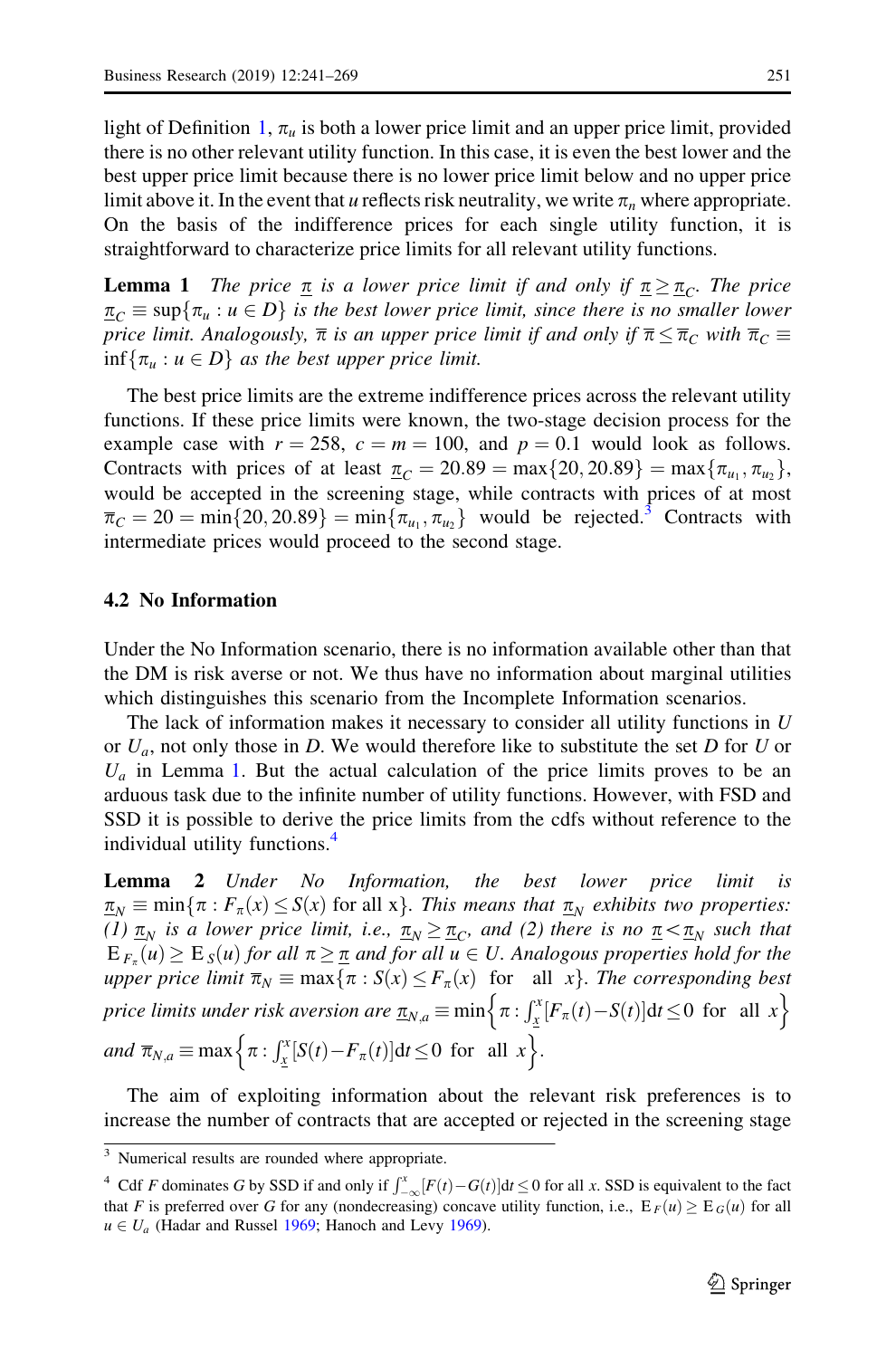<span id="page-11-0"></span>by decreasing the lower limit from  $\underline{\pi}_N$  and  $\underline{\pi}_{N,a}$  toward  $\underline{\pi}_C$  and increasing the upper limit from  $\overline{\pi}_N$  and  $\overline{\pi}_{N,a}$  toward  $\overline{\pi}_C$ . In the example case with  $r = 258$ ,  $c = m = 100$ , and  $p = 0.1$ , the best price limits under No Information are  $[\overline{\pi}_N, \underline{\pi}_N] = [0, 100]$  and  $[\bar{\pi}_{N,a}, \bar{\pi}_{N,a}] = [11.11, 100]$ , while the best price limits are  $[\bar{\pi}_C, \bar{\pi}_C] = [20, 20.89]$ ; see Appendix [1](#page-22-0) for formulas of  $\pi_N$ ,  $\pi_{N,a}$ ,  $\overline{\pi}_N$ , and  $\overline{\pi}_{N,a}$ . This suggests the high potential benefit of further preference information.

### 5 Incomplete Information

#### 5.1 Almost stochastic dominance

We briefly recap those parts from Leshno and Levy ([2002\)](#page-27-0) and Tsetlin et al. [\(2015\)](#page-27-0) that are relevant for our analysis.

Let F and G denote the cdfs with joint support  $[x,\overline{x}]$  that represent the two risky prospects to choose from.  $v(F, G)$  measures the violation of FSD of F over G as the area between  $F$  and  $G$  for which the FSD condition is violated relative to the total area enclosed between F and G. With  $V \equiv \{x \in [x, \bar{x}] : F(x) > G(x)\}$  as the outcomes for which the FSD condition is violated, we thus have

$$
v(F, G) \equiv \frac{\int_V [F(x) - G(x)] dx}{\int_{x}^{\overline{x}} |F(x) - G(x)| dx},
$$

provided  $F \neq G$ ; for  $F = G$ , we set  $v(F, G) = 0$ . The set of considered utility functions is defined as

$$
U(\epsilon) \equiv \left\{ u \in U : \frac{\inf_{[x,\overline{x}]} \{u'(x)\}}{\sup_{[x,\overline{x}]} \{u'(x)\}} \ge \frac{\epsilon}{1-\epsilon} \right\}
$$
(3)

for  $\epsilon \in [0, 0.5]$ . The higher the parameter  $\epsilon$ , the more sufficiently curved and thus risk-sensitive utility functions are excluded from consideration, and eventually only linear utility functions remain.

The following AFSD result stems from Leshno and Levy [\(2002](#page-27-0), Theorem 1).

**AFSD** F dominates G by  $\epsilon$ -AFSD, i.e.,  $\nu(F, G) \leq \epsilon$ , if and only if F is preferred over G for all utility functions in  $U(\epsilon)$ , i.e.,  $E_F(u) \ge E_G(u)$  for all u in  $U(\epsilon)$ .

The corresponding result under risk aversion is due to Tsetlin et al ([2015,](#page-27-0) Theorem 2). It is based on the violation measure defined as

$$
v_a(F,G) \equiv \frac{\max\limits_{x \in [\underline{x},\overline{x}]} \bigg\{ \int_{\underline{x}}^x [F(t)-G(t)] \mathrm{d}t \bigg\}}{2 \max\limits_{x \in [\underline{x},\overline{x}]} \bigg\{ \int_{\underline{x}}^x [F(t)-G(t)] \mathrm{d}t \bigg\} + \mathbf{E}_F - \mathbf{E}_G}
$$

for  $F \neq G$  and  $v_a(F, G) \equiv 0$  for  $F = G$ . The numerator of the violation measure is the maximum violation of the SSD condition. The structure of  $v_a$  resembles that of  $v_a$ which can be restated as  $\left(\int_V [F(x)-G(x)]dx\right)/\left(2\int_V [F(x)-G(x)]dx + E_F - E_G\right)$ .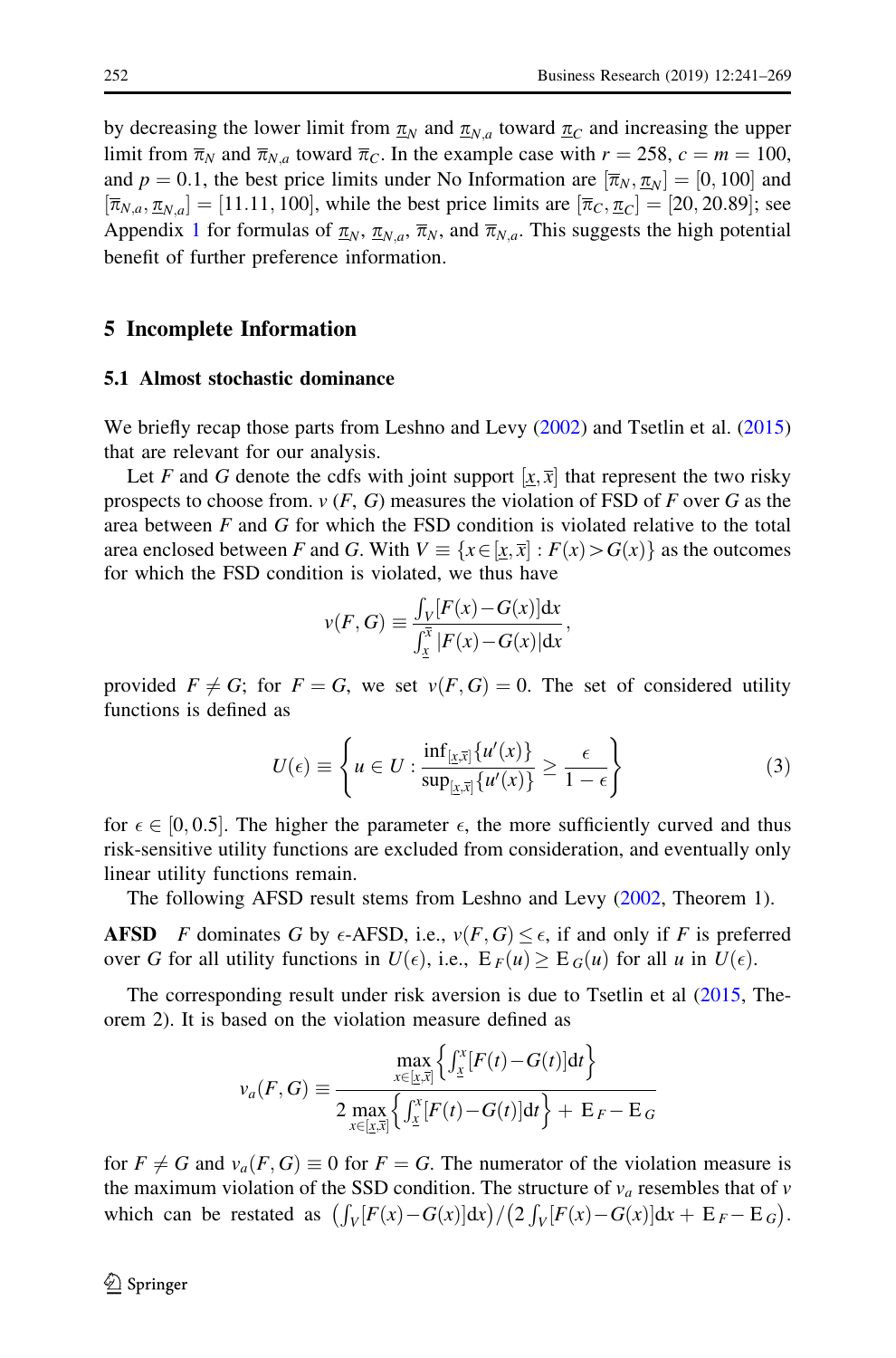<span id="page-12-0"></span>The restriction to risk-averse utility functions is accomplished by focusing on the concave utility functions in  $U(\epsilon)$ , i.e.,  $U_a(\epsilon) \equiv U(\epsilon) \cap U_a$ .

**ASSD** F dominates G by  $\epsilon$ -ASSD, i.e.,  $E_F \ge E_G$  and  $v_a(F, G) \le \epsilon$ , if and only if F is preferred over G for all utility functions in  $U_a(\epsilon)$ , i.e.,  $E_F(u) \ge E_G(u)$  for all u in  $U_a(\epsilon)$ .

In terms of generalized almost stochastic dominance (GASSD) as proposed by Tsetlin et al. ([2015\)](#page-27-0),  $\epsilon$ -ASSD is a shorthand for  $(\epsilon_1, \epsilon_2)$ -GASSD with  $\epsilon_1 = \epsilon$  and  $\epsilon_2 = 0$ .  $\epsilon_2 = 0$  means that there is no restriction on the second derivative of the utility functions, so the same preference information about marginal utility is used for both AFSD and ASSD.

 $\epsilon$ -AFSD is a generalization of FSD because both concepts coincide for  $\epsilon = 0$ ; the same holds for  $\epsilon$ -ASSD and SSD. Finally,  $\epsilon$ -ASSD is implied by  $\epsilon$ -AFSD (hierarchy property) as  $U_a(\epsilon) \subseteq U(\epsilon)$ . For the violation measures, this means  $v_a(F, G) \leq v(F, G)$ .

### 5.2 Largest allowed violation

The price limits under Incomplete Information are based on AFSD and ASSD, so the sets of considered utility functions are  $U(\epsilon)$  and  $U_a(\epsilon)$ . We thus have to specify parameter  $\epsilon$  in accordance with the set of relevant utility functions, D. As both sets refer to the same condition on marginal utilities, see [\(3](#page-11-0)),  $\epsilon$  must satisfy  $D \subseteq U(\epsilon)$ ; otherwise, ASD risks to produce results that do not comply with all relevant utility functions. This calls for sufficiently small values of  $\epsilon$ . We thus might set  $\epsilon$  to zero. But this would not improve the price limits upon No Information, because ASD then coincides with SD. Hence,  $\epsilon > 0$  is needed. In fact, the higher the value of  $\epsilon$ , the more utility functions are excluded from consideration and the narrower the price limits become. Consequently, we search for the highest value of  $\epsilon$  such that  $D \subseteq U(\epsilon)$ . This particular value of  $\epsilon$  is denoted by  $\epsilon_D$ .

It can be determined in two steps. First, concentrate on a given relevant utility function  $u$  and define

$$
\epsilon_u \equiv \max\{\epsilon : u \in U(\epsilon)\},\tag{4}
$$

which can be restated as  $\epsilon_u = \rho/(1+\rho)$  with  $\rho \equiv \inf_{x \in [x,\bar{x}]} \{u'(x)\} / \sup_{x \in [x,\bar{x}]} \{u'(x)\}$ . Second, take the lowest of the  $\epsilon_u$  values among D:

$$
\epsilon_D \equiv \inf \{ \epsilon_u : u \in D \}. \tag{5}
$$

Parameter  $\epsilon_u$  can be interpreted as the largest allowed violation of FSD such that the preference for F over G follows from AFSD for utility function u. That is,  $\epsilon_u$  is the maximal value of  $\epsilon$  such that  $v(F,G) \leq \epsilon \Leftrightarrow E_F(\tilde{u}) \geq E_G(\tilde{u})$  for all  $\tilde{u} \in U(\epsilon)$  $\Rightarrow$  E<sub>F</sub> $(u)$   $\geq$  E<sub>G</sub> $(u)$ . This does not mean that F is never preferred over G for u if the actual FSD violation is higher than  $\epsilon_u$ , i.e.,  $v(F, G) > \epsilon_u$ , but that we know by AFSD that it is preferred if the violation is lower. Since an analogous interpretation holds under risk aversion, we refer to  $\epsilon_u$  as the largest violation of SD allowed for utility function u.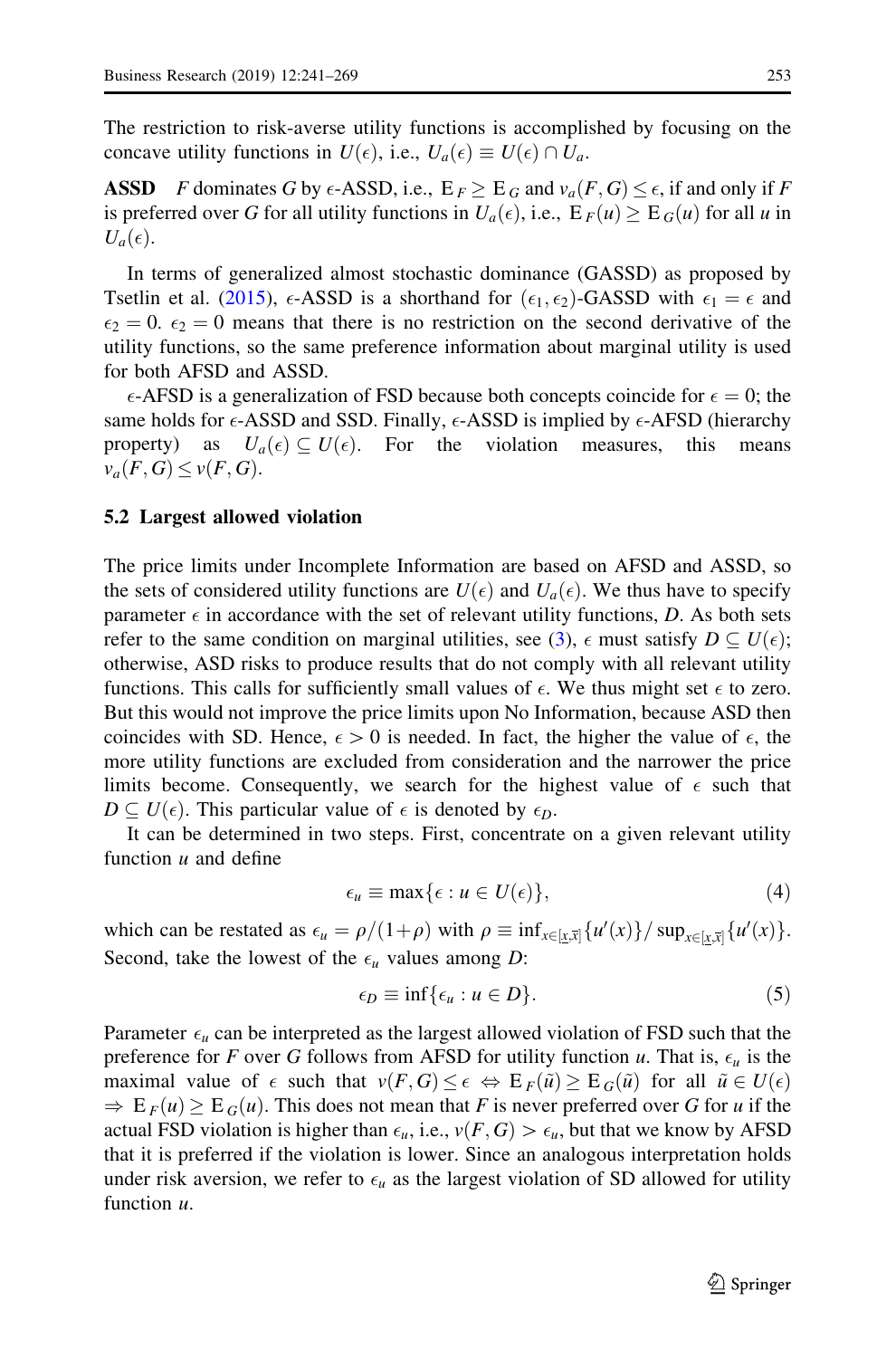<span id="page-13-0"></span>Parameter  $\epsilon_D$  can be interpreted in like manner: it is the largest allowed violation of SD such that the preference for  $F$  over  $G$  follows from ASD for all relevant utility functions. We thus speak of  $\epsilon_D$  as the largest violation of SD allowed for the DM or, briefly, as the largest allowed violation.

The knowledge of  $\epsilon_D$  allows us to reduce the set of considered utility functions from U to  $U(\epsilon_D)$  and from  $U_a$  to  $U_a(\epsilon_D)$ . Provided  $\epsilon_D > 0$ , we thus have more information about the relevant utility functions than under No Information. For  $\epsilon_D < 0.5$ , in turn, we have less information than under Complete Information, because the set of considered utility functions,  $U(\epsilon_D)$  or  $U_a(\epsilon_D)$ , is larger than the set of relevant utility functions, D. Parameter  $\epsilon_D$  thus carries incomplete information about the relevant risk preferences.

### 5.3 Scenarios

The information scenario, where the largest allowed violation  $\epsilon_D$  is known, is denoted by Incomplete Information  $I_1$ . The analysis of this scenario is to be found in Sect. 5.4.

A closer look at the definitions of  $\epsilon_u$  and  $\epsilon_D$  in [\(4](#page-12-0)) and [\(5](#page-12-0)) reveals their dependence on the joint support  $[x, \overline{x}]$ . The joint support, in turn, varies with the price  $\pi$  when it comes to the decision between the contract  $F_{\pi}$  and the status quo S, meaning that both  $\epsilon_u$  and  $\epsilon_D$  are functions of the price  $\pi$ . This can also be seen from the joint support in the example case given in ([2\)](#page-9-0). In general, the varying support, combined with the curvatures of the utility functions, produce various functional forms of  $\epsilon_u$  and a piecewise definition of  $\epsilon_D$ ; they do not even need to be continuous.

The elicitation of  $\epsilon_D$  from the DM may prove costly due to the varying joint support. Two measures reduce these costs. First, it is futile to assess  $\epsilon_D$  for prices that are already covered by the No Information scenario. This is why we concentrate on the price ranges  $[\overline{\pi}_N, \underline{\pi}_N]$  and  $[\overline{\pi}_{N,a}, \underline{\pi}_{N,a}]$  for all Incomplete Information scenarios. Second, it is possible to reduce the accuracy of the assessment by using a lower bound of the largest allowed violation  $\epsilon_D$  over the considered price range. This is done to arrive at the Incomplete Information  $I_2$  scenario. See Sect. [5.5](#page-14-0) for the analysis and further discussion of this scenario.

In Appendix [2](#page-23-0), we elaborate on how to elicit the largest allowed violation from the DM. The actual application of these approaches goes beyond the scope of our paper.

#### 5.4 Incomplete Information  $I_1$

Here, we assume that the information available about the relevant risk preferences D is  $\epsilon_D$  as a function of the price  $\pi$  over the range  $[\overline{\pi}_N, \underline{\pi}_N]$ ; under risk aversion, the range reduces to  $[\overline{\pi}_{N,a}, \pi_{N,a}]$ .

**Proposition 1** The price  $\underline{\pi}_{I_1} \equiv \inf \{ \pi \in [\pi_n, \underline{\pi}_N] : \nu(F_\pi, S) \leq \epsilon_D(\pi) \}$  is a lower price limit, and  $\overline{\pi}_{I_1} \equiv \sup \{ \pi \in [\overline{\pi}_N, \pi_n] : v(S, F_\pi) \le \epsilon_D(\pi) \}$  is an upper price limit. The corresponding price limits under risk aversion are  $\overline{\pi}_{I_1,a} \equiv \inf \{ \pi \in [\pi_n, \overline{\pi}_{N,a}] :$  $v_a(F_\pi, S) \leq \epsilon_D(\pi) \}$  and  $\overline{\pi}_{I_1, a} \equiv \sup \big\{ \pi \in \big[ \overline{\pi}_{N,a}, \pi_n \big] : v_a(S, F_\pi) \leq \epsilon_D(\pi) \big\}.$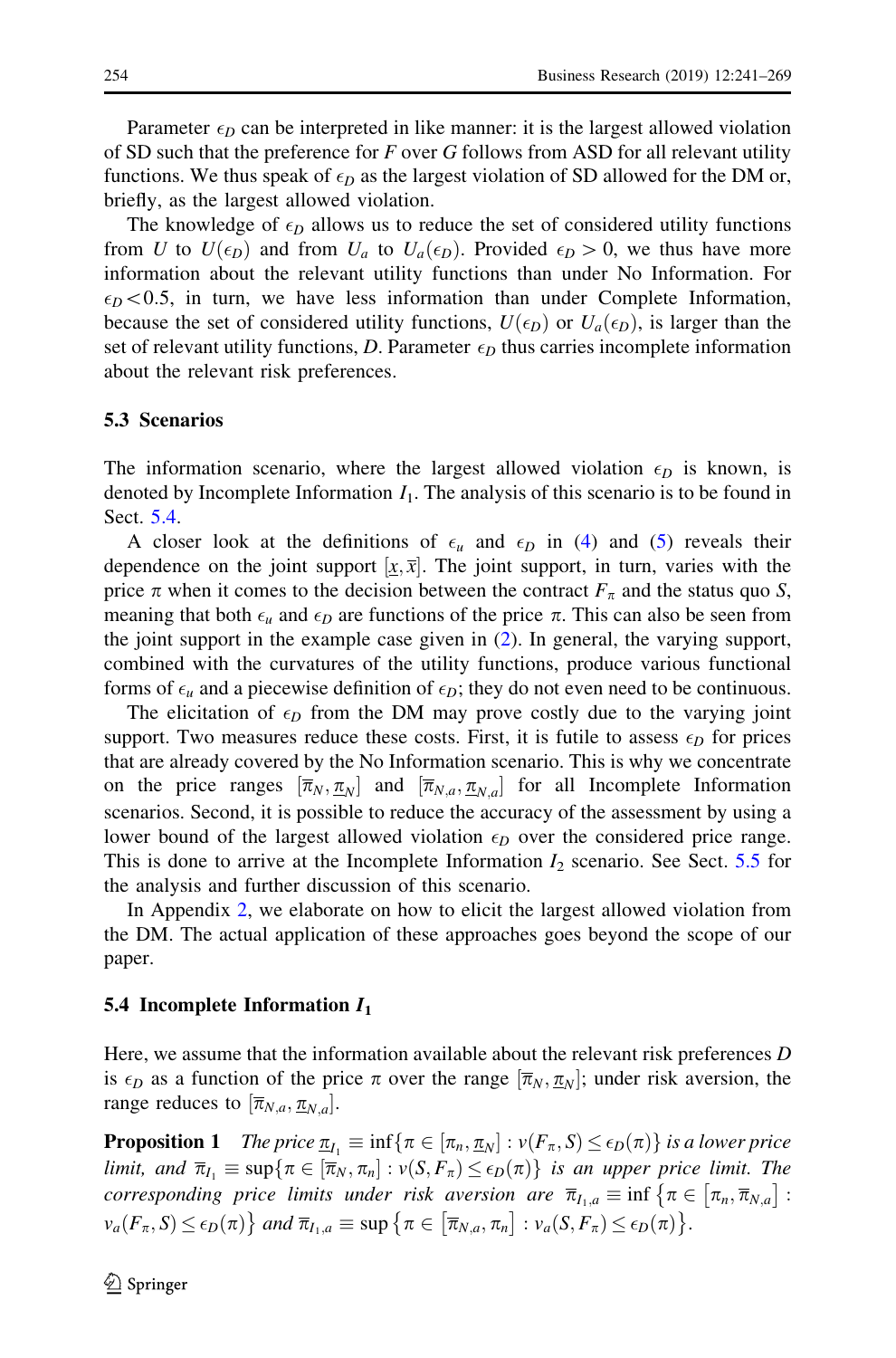<span id="page-14-0"></span>The proposition seems evident: the price limits result from the lowest and the highest price such that the actual violation is allowed for all relevant utility functions. These limits lie between those under No Information, i.e.,  $\underline{\pi}_N$  and  $\overline{\pi}_N$ , and that under risk neutrality, i.e.,  $\pi_n$ . But, there is a caveat. In general, the violations v and  $v_a$  on the one hand and the largest allowed violation  $\epsilon_D(\pi)$  on the other may intersect more than once. Suppose, for instance, that  $v(F_{\pi}, S)$  and  $\epsilon_D(\pi)$  intersect at prices  $\pi_1$ ,  $\pi_2$ , and  $\pi_3$  with  $\pi_1 \lt \pi_2 \lt \pi_3$  and  $v(F_\pi, S) > \epsilon_D(\pi)$  for  $\pi \lt \pi_1$ . The violation thus does not exceed the largest allowed level,  $v(F_{\pi}, S) \leq \epsilon_D(\pi)$ , for prices  $\pi \in [\pi_1, \pi_2]$  and  $\pi > \pi_3$ ; but it does so for  $\pi < \pi_1$  and  $\pi \in (\pi_2, \pi_3)$ . Nevertheless, Proposition [1](#page-13-0) tells us to take  $\pi_1$  rather than  $\pi_3$  as a lower price limit.

This puzzle can be explained as follows. For  $\pi = \pi_1$ , we know that the violation  $v(F_{\pi}, S)$  is allowed by all utility functions in  $U(\epsilon_D(\pi))$  and thereby by all relevant utility functions because D is always a subset of  $U(\epsilon_D(\pi))$ . Hence, it is safe to enter the contract for  $\pi = \pi_1$ . Since higher prices are preferred over lower ones, see assumption [\(1](#page-6-0)), a higher price is even more favorable. Consequently, the excessive violations for  $\pi \in (\pi_2, \pi_3)$  are irrelevant. Put differently, from  $v(F_{\pi'}, S) > \epsilon_D(\pi')$  for some  $\pi' \in (\pi_2, \pi_3)$ , we conclude that there might be utility functions in  $U(\epsilon_D(\pi'))$ that do no support the choice of the contract. However, by  $v(F_{\pi}, S) = \epsilon_D(\pi)$  for  $\pi = \pi_1$  and the fact that higher prices are preferred over lower ones, we know that none of these utility functions are found in  $U(\epsilon_D(\pi_1))$  and thus in D.

It should be noted that the price limits in Proposition [1](#page-13-0) are not the best conceivable given the information carried by the entire function  $\epsilon_D$ , because AFSD only uses the information carried by a single point of  $\epsilon_D$ . We elaborate on this point in Appendix [3.](#page-23-0)

### 5.5 Incomplete Information  $I_2$

For this information scenario, we assume that only lower bounds on the largest allowed violation  $\epsilon_D(\pi)$  over the price ranges  $[\overline{\pi}_N, \underline{\pi}_N]$  and  $[\overline{\pi}_{N,a}, \underline{\pi}_{N,a}]$  are known.

**Proposition 2** The price  $\underline{\pi}_{I_2} \equiv \inf \{ \pi \in [\pi_n, \underline{\pi}_N] : \nu(F_\pi, S) \leq \underline{\epsilon}_D \}$  is a lower price limit, and  $\overline{\pi}_{I_2} \equiv \sup \{ \pi \in [\overline{\pi}_N, \pi_n] : \nu(S, F_{\pi}) \leq \underline{\epsilon}_D \}$  is an upper price limit. The corresponding price limits under risk aversion are  $\underline{\pi}_{1_2,a} \equiv \inf \{ \pi \in [\pi_n, \underline{\pi}_{N,a}] :$  $v_a(F_\pi, S) \leq \underline{\epsilon}_{D,a}$  and  $\overline{\pi}_{I_2,a} \equiv \sup \{ \pi \in [\overline{\pi}_{N,a}, \pi_n] : v_a(S, F_\pi) \leq \underline{\epsilon}_{D,a} \}$ . The constants  $\underline{\epsilon_D}$  and  $\underline{\epsilon_{D,a}}$  are lower bounds on  $\epsilon_D(\pi)$  over  $[\overline{\pi}_N, \underline{\pi_N}]$  and  $[\overline{\pi}_{N,a}, \underline{\pi}_{N,a}]$ , respectively.

This proposition follows from Proposition [1](#page-13-0) because the analysis of Incomplete Information  $I_1$  does not impose restrictions on the form of  $\epsilon_D$ . In particular,  $\epsilon_D$  might be constant. Consequently, we may substitute  $\epsilon_D(\pi)$  in Proposition [1](#page-13-0) for any nonnegative constant not exceeding  $\epsilon_D(\pi)$  for any price  $\pi$  from  $[\overline{\pi}_N, \underline{\pi}_N]$  and  $[\overline{\pi}_{N,a}, \underline{\pi}_{N,a}]$ , respectively, to arrive at price limits under Incomplete Information  $I_2$ . Moreover, analogous to Proposition [1](#page-13-0) under Incomplete Information  $I_1$ , Proposition 2 does not give the best conceivable price limits under Incomplete Information  $I_2$ . See again Appendix [3](#page-23-0) for more details.

For a motivation of this information scenario, realize that  $\underline{\epsilon}_D$  and  $\underline{\epsilon}_{D,a}$  do not react to the price  $\pi$ . They are therefore easier to assess than the function  $\epsilon_D(\pi)$ . They are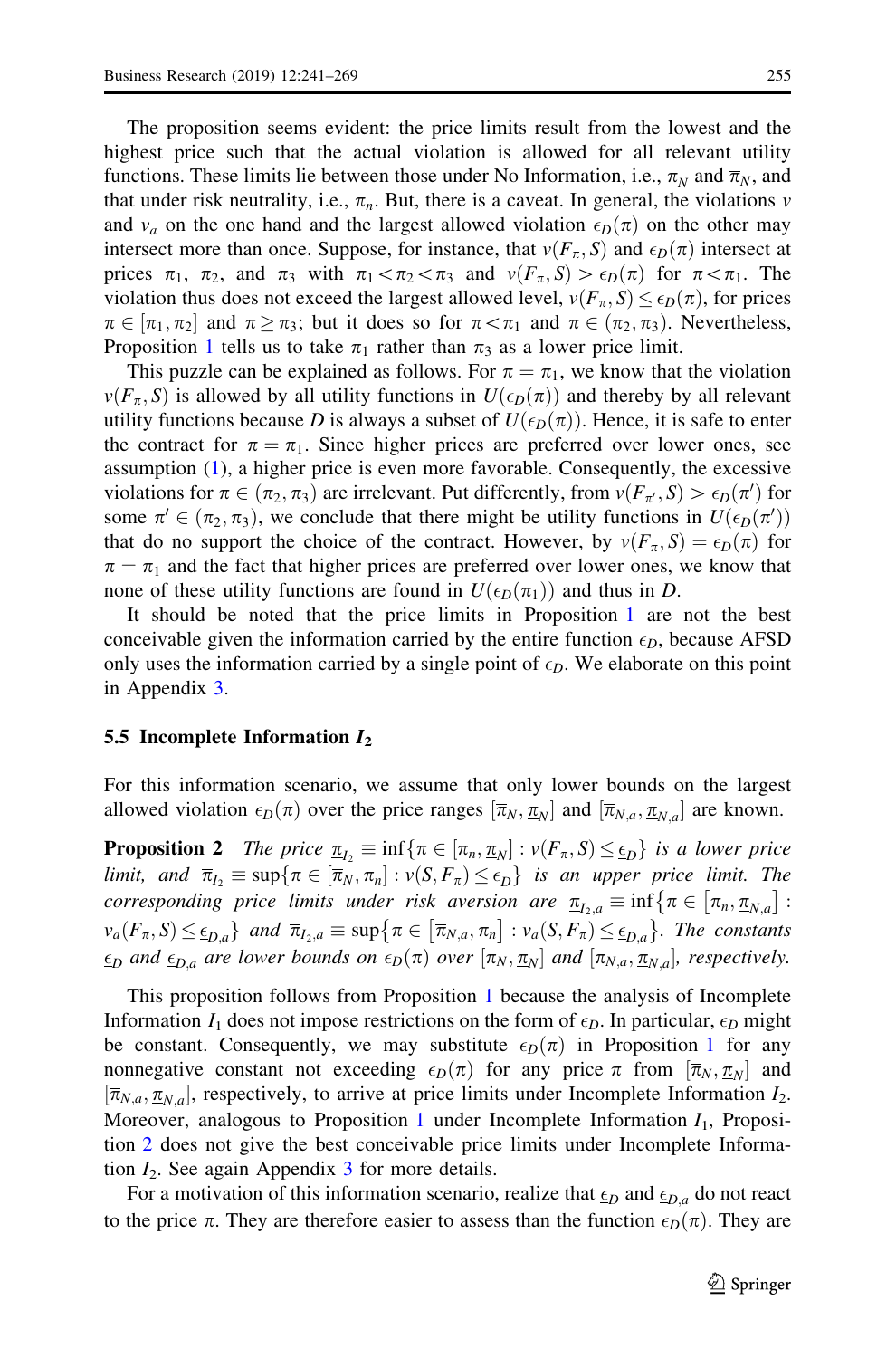also easier to communicate in a setting where the determination of the price limits is delegated. Choosing values of  $\underline{\epsilon}_D$  and  $\underline{\epsilon}_{D,a}$  that apply to several different contracts leads to a further simplification. One might even want to do without a preference assessment and rely on experimental evidence from the literature. Following Levy et al. ([2010,](#page-27-0) Table 7), this would lead to values of  $\epsilon_D$  and  $\epsilon_{D,a}$  between 0.03 and 0.27. To our minds, this information scenario is the most relevant one for business practice.

To be more explicit, remember that the price limits under Incomplete Information  $I_1$  are based on the largest allowed violation  $\epsilon_D(\pi)$ . The dependency on the price  $\pi$  implies that  $\epsilon_D(\pi)$  has to be assessed according to [\(5](#page-12-0)) for a whole set of prices, namely for  $[\overline{\pi}_N, \underline{\pi}_N]$  and  $[\overline{\pi}_{N,a}, \underline{\pi}_{N,a}]$ , respectively. As different prices bring about different joint supports  $[\underline{x}, \overline{x}]$ , the assessment of  $\epsilon_D(\pi)$  may prove to be a tedious task, although it refers only to marginal utilities.

By contrast, a lower bound on  $\epsilon_D(\pi)$  is easily found by determining the largest allowed violation for a single profit range, rather than for a set of ranges, provided this range covers all joint supports resulting from varying the price between the No Information price limits. This means that the support used to evaluate  $\epsilon_D$  according to [\(5](#page-12-0)) is not a specific joint support  $[x, \bar{x}]$ , but a (convex) superset of all considered joint supports, i.e., a superset of  $\bigcup_{\pi\in\left[\overline{\pi}_N,\underline{\pi}_N\right]} [\underline{x},\overline{x}]$  or  $\bigcup_{\pi\in\left[\overline{\pi}_{N,a},\underline{\pi}_{N,a}\right]} [\underline{x},\overline{x}]$ , respectively.

This approach exploits the following result which is driven by the fact that the supremum (infimum) of a function increases (decreases) in reaction to an extension of the considered range.

**Lemma 3** Let  $[\underline{X}, \overline{X}]$  be a superset of the joint support of contract  $F_{\pi}$  and status quo S, i.e.,  $[X,\overline{X}] \supseteq [x,\overline{x}]$ . Then,  $\inf\{1/(1+\rho): u \in D\}$  with  $\rho \equiv$  $\sup_{x\in[\underline{X},\overline{X}]} \{u'(x)\} / \inf_{x\in[\underline{X},\overline{X}]} \{u'(x)\}\$  is a lower bound on  $\epsilon_D(\pi)$  over the considered range of prices  $\pi$ .

Hence, if we take a profit range  $[X, X]$  covering  $\cup_{\pi \in [\overline{\pi}_N, \underline{\pi}_N]} [x, \overline{x}]$ , the  $\epsilon$  value given in Lemma 3 forms a lower bound on  $\epsilon_D(\pi)$  over the price range  $[\overline{\pi}_N, \underline{\pi}_N]$ . Analogously,  $[\underline{X}, \overline{X}] \supseteq \bigcup_{\pi \in [\overline{\pi}_{N,a}, \underline{\pi}_{N,a}]} [\underline{x}, \overline{x}]$  leads to a lower bound on  $\epsilon_D(\pi)$  over the price range  $[\overline{\pi}_{N,a}, \underline{\pi}_{N,a}].$ 

Take the example case with  $c = m = 100$  and  $p = 0.1$  as an illustration. The best price limits under No Information without risk aversion are  $\overline{\pi}_N = 0$  and  $\underline{\pi}_N = 100$ , so the range of considered prices is [0, 100]. Each price from this range translates into a joint support according to [\(2](#page-9-0)). For  $\pi = 0$ , for example, the joint support covers profits from  $x = -100$  to  $\bar{x} = 100$ , and the corresponding profit range for  $\pi = 100$  is [0, 100]. The smallest superset of all such profit ranges is  $[-100, 100] =$ i i  $_{\pi \in [\overline{\pi}_N, \underline{\pi}_N]} [\underline{x}, \overline{x}]$  where  $-100 = \underline{x}|_{\pi = \overline{\pi}_N}$  and  $100 = \overline{x}|_{\pi = \underline{\pi}_N}$ . It covers all joint supports considered for  $c = m = 100$  and  $p = 0.1$ . For  $r = 258$ , the largest allowed violation for this profit range is 0.238, which results from evaluating ([5](#page-12-0)) for the profit range  $[-100, 100]$ .  $\underline{\epsilon}_D = 0.238$  is thus a lower bound on  $\epsilon_D(\pi)$  over [0, 100]. Accordingly, neither  $\epsilon_D(0) = 0.238$  nor  $\epsilon_D(100) = 0.362$  falls short of this bound.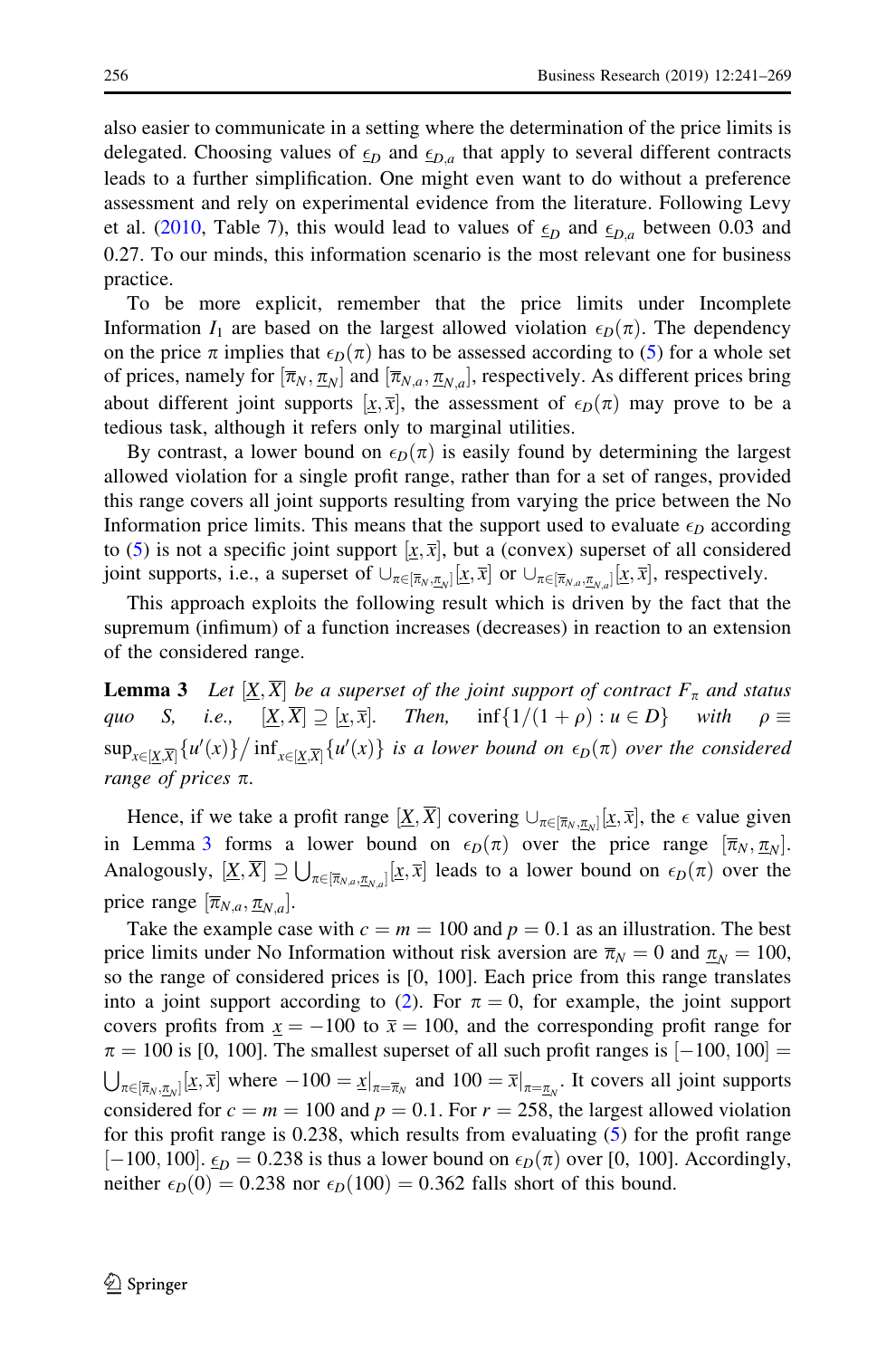# <span id="page-16-0"></span>6 Performance

### 6.1 Information about largest allowed violation

The information about the largest allowed violation becomes better across the scenarios starting from No Information via Incomplete Information  $I_2$  to Incomplete Information  $I_1$ . It also improves in higher values of  $\epsilon_D$  and  $\epsilon_{D,a}$  used for Incomplete Information  $I_2$ . As can be concluded from the definitions, this is reflected by improvements of the respective price limits.

**Lemma 4** The better the information about the largest violation of stochastic dominance allowed for the relevant utility functions, the better are the price limits:

- 1. the lower price limits  $\pi_{I_2}$  and  $\pi_{I_2,a}$  decrease and the upper price limits  $\overline{\pi}_{I_2}$  and  $\overline{\pi}_{I_2,a}$  increase in the levels of  $\underline{\epsilon}_D$  and  $\underline{\epsilon}_{D,a}$ , respectively;
- 2. the price limits satisfy  $\overline{\pi}_N \leq \overline{\pi}_l \leq \overline{\pi}_l \leq \overline{\pi}_c \leq \underline{\pi}_c \leq \underline{\pi}_l \leq \underline{\pi}_l \leq \underline{\pi}_N$  and  $\overline{\pi}_{N,a} \leq \overline{\pi}_{I_2,a} \leq \overline{\pi}_{I_1,a} \leq \overline{\pi}_C \leq \underline{\pi}_C \leq \underline{\pi}_{I_1,a} \leq \underline{\pi}_{I_2,a} \leq \underline{\pi}_{N,a}.$

The first part of the lemma is driven by the monotonicity of the violations  $v(F_\pi, S)$ ,  $v(S, F_\pi)$ ,  $v_a(F_\pi, S)$ , and  $v_a(S, F_\pi)$  in the price  $\pi$ , which results from assumption [\(1](#page-6-0)). To illustrate this part of the lemma, refer to the example case under Incomplete Information  $I_2$ . There, the price limits  $\pi_{I_2}$  and  $\overline{\pi}_{I_2}$  can be stated as  $\underline{\pi}_N-2(\underline{\pi}_N-\pi_n)\underline{\epsilon}_D$  and  $\overline{\pi}_N+2(\pi_n-\overline{\pi}_N)\underline{\epsilon}_D$ , respectively, provided that probability p equals 0.5. The price limits clearly improve, i.e., the range between them decreases, as  $\epsilon_D$  increases. The idea is that the better  $\epsilon_D$  approximates  $\epsilon_D(\pi)$ , i.e., the higher  $\epsilon_D$ , the smaller is the set of utility functions considered under AFSD for which the price limits hold. The idea of shrinking the set of considered utility functions to better approximate the relevant utility functions equally applies to the second part of the lemma.

#### 6.2 Performance under risk aversion

In light of these intuitive relations, we are interested by how much the price limits improve under Incomplete Information. To make the analysis more accessible, we refer to the numerical example given in Table [3](#page-18-0) which is based on the example case as presented in Sects. [3.2](#page-6-0) and [3.7](#page-9-0). The r values represent increasing degrees of risk sensitivity, and the values of the margin  $m$  are chosen such that they vary around the costs  $c = 100$ . The numerical example refers to the situation where it is known that the DM is risk averse, because we use the same example in Sect. [6.3](#page-20-0) to analyze the effect of this information on the performance of the price limits. See Appendix [4](#page-24-0) for a corresponding numerical example without risk aversion.

For Version 1 of Incomplete Information  $I_2$ , we proceed as described in Sect. [5.5](#page-14-0) when determining the level of the allowed violation,  $\epsilon_{D,a}$ , by eliminating the effect of the price, while  $\underline{\epsilon}_{D,a}$  still depends on m and p. The  $\underline{\epsilon}_{D,a}$  values are thus driven by both the DM's preferences and the decision problem, i.e., by the risk sensitivity  $r$  as well as by  $m$  and  $p$ . Version 2 goes one step further and eliminates the influence of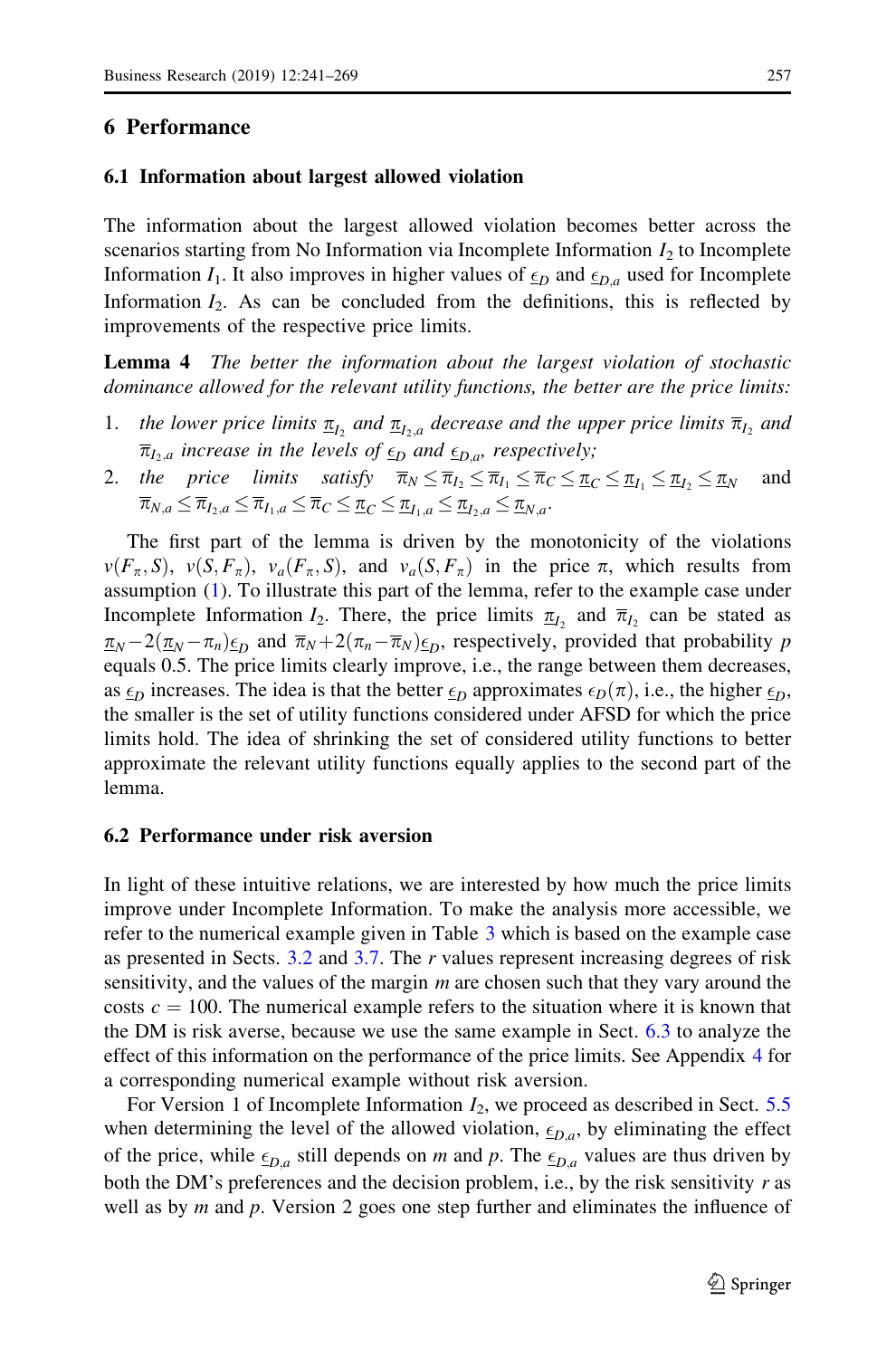<span id="page-17-0"></span>m and p in addition to that of the price  $\pi$ . This is done by extending the considered profit range to  $[-99, 200]$ , so the same value of  $\underline{\epsilon}_{D,a}$  can be used for all decision problems satisfying  $c = 100$ ,  $m \in [0, 200]$ , and  $p \in [0.01, 0.5]$  and thus for all problems included in Table [3](#page-18-0).<sup>5</sup> As a consequence, the differences in the  $\underline{\epsilon}_{D,a}$  values given for Version 2 are not driven by the decision problem anymore, but only by the DM's risk sensitivity. The specific values of r are chosen such that the  $\underline{\epsilon}_{D,a}$  values under Version 2 of Incomplete Information  $I_2$  match with Levy et al ([2010,](#page-27-0) Table  $7<sup>6</sup>$ 

Here, we focus on the  $\Pi$  columns, while the  $\Gamma$  columns are discussed in Sect. [6.3.](#page-20-0)  $\Pi_C$ ,  $\Pi_{I_1,a}$ , and  $\Pi_{I_2,a}$  give the reduction of the range enclosed by the upper and the lower price limit relative to No Information without the information of risk aversion, i.e.,  $\Pi_C \equiv 1 - \frac{\pi_c - \overline{\pi}_C}{\pi_N - \overline{\pi}_N}$ ,  $\Pi_{I_1, a} \equiv 1 - \frac{\pi_{I_1, a} - \overline{\pi}_{I_1, a}}{\pi_N - \overline{\pi}_N}$ , and  $\Pi_{I_2, a} \equiv 1 - \frac{\pi_{I_2, a} - \overline{\pi}_{I_2, a}}{\pi_N - \overline{\pi}_N}$ . This performance measure is not defined if the best price limits under No Information are the same. This happens when  $c = m$  in conjunction with  $p = 0.5$ , so this setting is omitted.

In addition to a confirmation of Lemma [4](#page-16-0), we make the following observations from Table [3.](#page-18-0)

Observation 1 Incomplete preference information can lead to substantial improvements of the price limits.

For the intermediate risk sensitivity, i.e.,  $r = 258$ , the price limits are narrowed on average by at least 76%, which makes up for more than 79% of the maximum performance given by the performance under Complete Information. Overall, the improvements vary between 59.2 and 99.6% for Incomplete Information  $I_1$  and between 30.9 and 99.1% for Incomplete Information  $I_2$ .

**Observation 2** The weaker the DM's risk sensitivity, the higher the performance of the price limits under Incomplete Information.

To make this observation, fix the values of  $m$  and  $p$ , concentrate on one of the Incomplete Information scenarios, and then decrease the value of r from 519 via 258 to 147. For example, under Incomplete Information  $I_2$  (Version 2) with  $m = 100$ and  $p = 0.1$ , this yields performances of 30.9, 67.6, and 83.2%.

For an explanation, realize that a weaker risk sensitivity means less pronounced curvatures of the risk-averse utility function  $u_2$  and thereby a higher level of the largest allowed violation  $\epsilon_D(\pi)$  and of its approximation  $\epsilon_{D,a}$ . The violations  $v_a(F_\pi, S)$  and  $v_a(S, F_\pi)$ , in turn, are monotonic functions of the price  $\pi$ : the first violation decreases with  $\pi$ , while the latter increases. Therefore, the increases in  $\epsilon_D(\pi)$  and  $\epsilon_{D,a}$  translate into tighter and thus better performing price limits.

<sup>&</sup>lt;sup>5</sup> The profit range results from [\(2](#page-9-0)) and [\(6](#page-22-0))–[\(7](#page-22-0)). The lowest profit is  $-99 = min\{1-100, 0\}$  $\min\{\overline{\pi}_{N,a}-c,0\}$  since the lowest value of  $\overline{\pi}_{N,a}$  is 1 which obtains for  $m = 0$  and  $p = 0.01$ . The highest profit is  $200 = \max\{150, 200\} = \max\{\frac{\pi}{N_a}, m\}$ , because the highest value of  $\frac{\pi}{N_a}$  amounting to 150 results from  $p = 0.5$  combined with the highest margin  $m = 200$ .

 $6$  Bali et al. [\(2009](#page-27-0)), [\(2013](#page-27-0)) also refer to the findings of Levy et al. [\(2010](#page-27-0)) and take 0.059 as the lowest value of  $\epsilon_{D,a}$ . Our lowest value only amounts to 0.03 and thereby represents an even more risk-sensitive setting.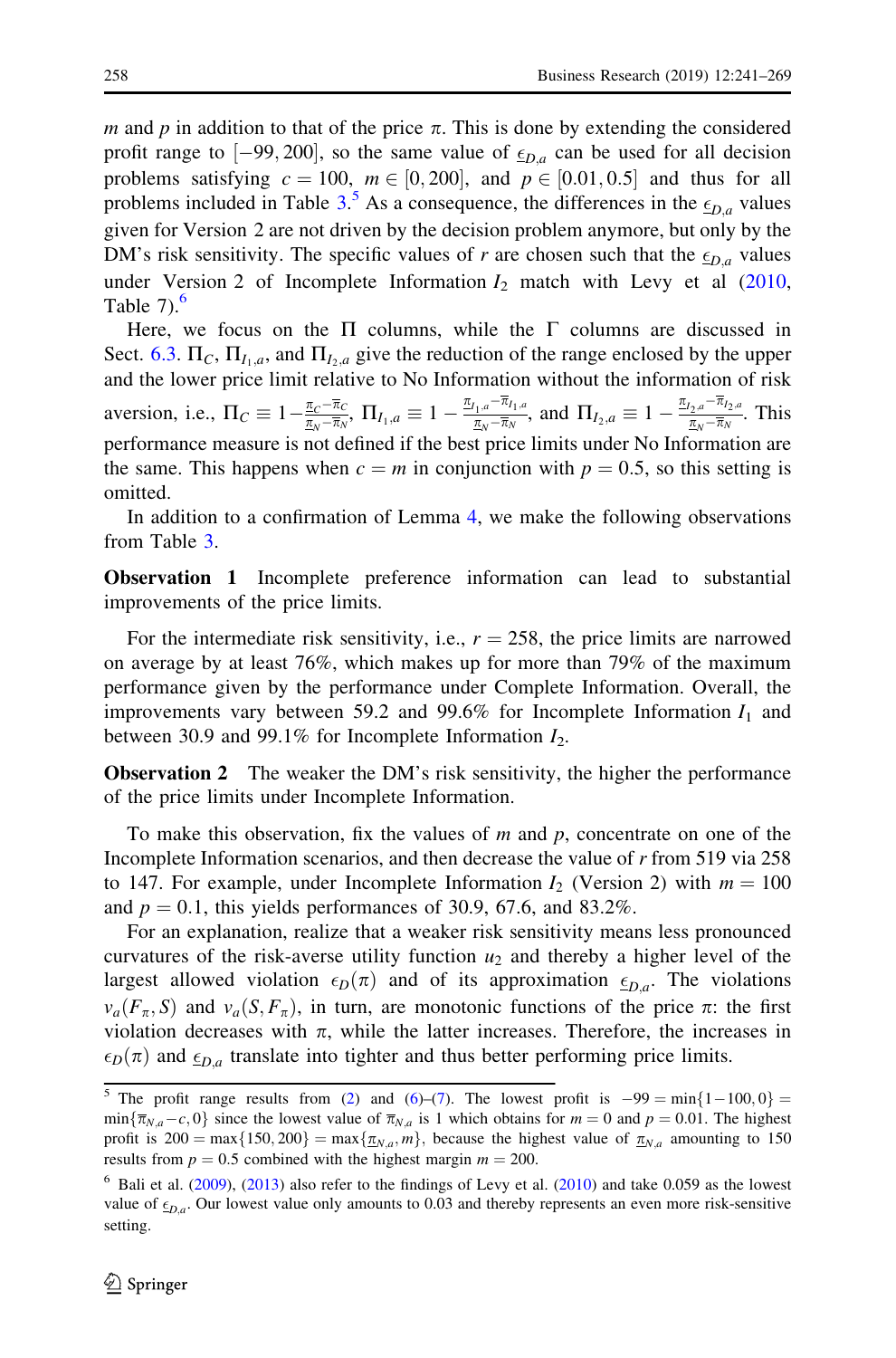| r       | $\boldsymbol{m}$ | $\boldsymbol{p}$ | Information scenario                       |                         |                          |                   |                         |                          |                   |                         |                          |
|---------|------------------|------------------|--------------------------------------------|-------------------------|--------------------------|-------------------|-------------------------|--------------------------|-------------------|-------------------------|--------------------------|
|         |                  |                  | $\mathcal{C}_{0}^{0}$<br>$\Pi_C$<br>$(\%)$ | $I_1$                   |                          | $I_2$ (Version 1) |                         |                          | $I_2$ (Version 2) |                         |                          |
|         |                  |                  |                                            | $\Pi_{I_1,a}$<br>$(\%)$ | $\Gamma_{I_1}$<br>$(\%)$ | $\epsilon_{D,a}$  | $\Pi_{I_2,a}$<br>$(\%)$ | $\Gamma_{I_2}$<br>$(\%)$ | $\epsilon_{D,a}$  | $\Pi_{I_2,a}$<br>$(\%)$ | $\Gamma_{I_2}$<br>$(\%)$ |
| 147     | $\boldsymbol{0}$ | 0.01             | 99.8                                       | 99.6                    | 0.3                      | 0.341             | 99.1                    | 0.5                      | 0.273             | 98.4                    | 0.6                      |
|         |                  | 0.10             | 98.3                                       | 96.5                    | 2.7                      | 0.348             | 92.8                    | 5.5                      |                   | 87.1                    | 7.0                      |
|         |                  | 0.25             | 96.7                                       | 93.2                    | 5.8                      | 0.360             | 87.8                    | 14.0                     |                   | 77.9                    | 18.0                     |
|         |                  | 0.50             | 95.9                                       | 91.8                    | 8.2                      | 0.379             | 87.9                    | 22.6                     |                   | 77.3                    | 29.6                     |
|         | 100              | 0.01             | 100.0                                      | 98.6                    | 1.3                      | 0.341             | 98.6                    | 1.4                      |                   | 97.8                    | 2.2                      |
|         |                  | 0.10             | 99.7                                       | 90.4                    | 9.0                      | 0.349             | 89.7                    | 12.2                     |                   | 83.2                    | 17.8                     |
|         |                  | 0.25             | 99.6                                       | 87.9                    | 12.2                     | 0.366             | 86.4                    | 21.2                     |                   | 76.0                    | 28.5                     |
|         | 200              | 0.01             | 99.8                                       | 98.6                    | 1.8                      | 0.273             | 98.6                    | 1.9                      |                   | 98.6                    | 1.9                      |
|         |                  | 0.10             | 98.4                                       | 90.4                    | 10.6                     | 0.279             | 89.7                    | 14.9                     |                   | 89.3                    | 14.5                     |
|         |                  | 0.25             | 96.2                                       | 87.5                    | 14.0                     | 0.295             | 86.1                    | 25.2                     |                   | 84.7                    | 24.0                     |
|         |                  | 0.50             | 88.1                                       | 84.4                    | 15.6                     | 0.344             | 84.4                    | 18.5                     |                   | 77.3                    | 29.6                     |
| Average |                  |                  | 97.5                                       | 92.6                    | 7.4                      | 0.334             | 91.0                    | 12.5                     | 86.1<br>0.273     |                         | 15.8                     |
| 258     | $\boldsymbol{0}$ | 0.01             | 99.6                                       | 99.2                    | 0.4                      | 0.240             | 97.9                    | 0.7                      | 0.152             | 95.6                    | 0.9                      |
|         |                  | 0.10             | 96.9                                       | 93.3                    | 4.2                      | 0.249             | 84.9                    | 9.1                      |                   | 71.6                    | 11.5                     |
|         |                  | 0.25             | 94.0                                       | 87.6                    | 9.4                      | 0.266             | 77.1                    | 25.0                     |                   | 59.9                    | 32.6                     |
|         |                  | 0.50             | 92.9                                       | 86.0                    | 14.2                     | 0.296             | 79.6                    | 40.1                     |                   | 65.2                    | 53.7                     |
|         | 100              | 0.01             | 99.9                                       | 97.3                    | 2.6                      | 0.240             | 97.2                    | 2.8                      |                   | 94.9                    | 5.1                      |
|         |                  | 0.10             | 99.1                                       | 83.0                    | 14.3                     | 0.251             | 81.0                    | 22.4                     |                   | 67.6                    | 32.3                     |
|         |                  | 0.25             | 98.9                                       | 79.5                    | 20.7                     | 0.276             | 76.4                    | 37.6                     |                   | 60.3                    | 50.0                     |
|         | 200              | 0.01             | 99.8                                       | 97.1                    | 4.0                      | 0.152             | 97.1                    | 4.7                      |                   | 97.1                    | 4.7                      |
|         |                  | 0.10             | 97.7                                       | 84.0                    | 16.6                     | 0.159             | 82.0                    | 27.7                     |                   | 81.4                    | 27.1                     |
|         |                  | 0.25             | 94.3                                       | 80.5                    | 26.7                     | 0.178             | 78.8                    | 48.9                     |                   | 77.2                    | 47.8                     |
|         |                  | 0.50             | 80.0                                       | 74.3                    | 25.7                     | 0.243             | 74.3                    | 34.6                     |                   | 65.2                    | 53.7                     |
| Average |                  |                  | 95.7                                       | 87.4                    | 12.6                     | 0.232             | 84.2                    | 23.0                     | 0.152             | 76.0                    | 29.0                     |
| 519     | $\mathbf{0}$     | 0.01             | 99.1                                       | 97.8                    | 0.7                      | 0.089             | 91.6                    | 1.1                      | 0.030             | 76.6                    | 1.6                      |
|         |                  | 0.10             | 92.7                                       | 83.4                    | 6.7                      | 0.098             | 59.5                    | 20.0                     |                   | 32.0                    | 30.9                     |
|         |                  | 0.25             | 87.2                                       | 73.3                    | 15.8                     | 0.115             | 53.1                    | 51.8                     |                   | 33.6                    | 71.1                     |
|         |                  | 0.50             | 86.2                                       | 74.0                    | 26.5                     | 0.149             | 64.9                    | 72.8                     |                   | 53.0                    | 88.7                     |
|         | 100              | 0.01             | 99.5                                       | 91.7                    | 6.4                      | 0.089             | 90.8                    | 8.9                      |                   | 75.9                    | 20.5                     |
|         |                  | 0.10             | 96.6                                       | 65.8                    | 20.1                     | 0.099             | 56.5                    | 46.4                     |                   | 30.9                    | 62.0                     |
|         |                  | 0.25             | 96.0                                       | 63.8                    | 33.9                     | 0.126             | 56.5                    | 68.8                     |                   | 39.7                    | 84.9                     |
|         | 200              | $0.01\,$         | 99.8                                       | 89.7                    | 10.9                     | 0.030             | 87.6                    | 19.8                     |                   | 87.6                    | 19.8                     |
|         |                  | 0.10             | 97.7                                       | 71.1                    | 25.3                     | 0.034             | 65.3                    | 67.7                     |                   | 64.4                    | 67.2                     |
|         |                  | 0.25             | 92.4                                       | 71.6                    | 49.7                     | 0.044             | 69.9                    | 86.7                     |                   | 69.0                    | 86.5                     |
|         |                  | 0.50             | 65.8                                       | 59.2                    | 40.8                     | 0.092             | 59.2                    | 68.8                     |                   | 53.0                    | 88.7                     |
| Average |                  |                  | 92.1                                       | 76.5                    | 21.5                     | 0.088             | 68.7                    | 46.6                     | 0.030             | 56.0                    | 56.6                     |

<span id="page-18-0"></span>Table 3 Performance of price limits under risk aversion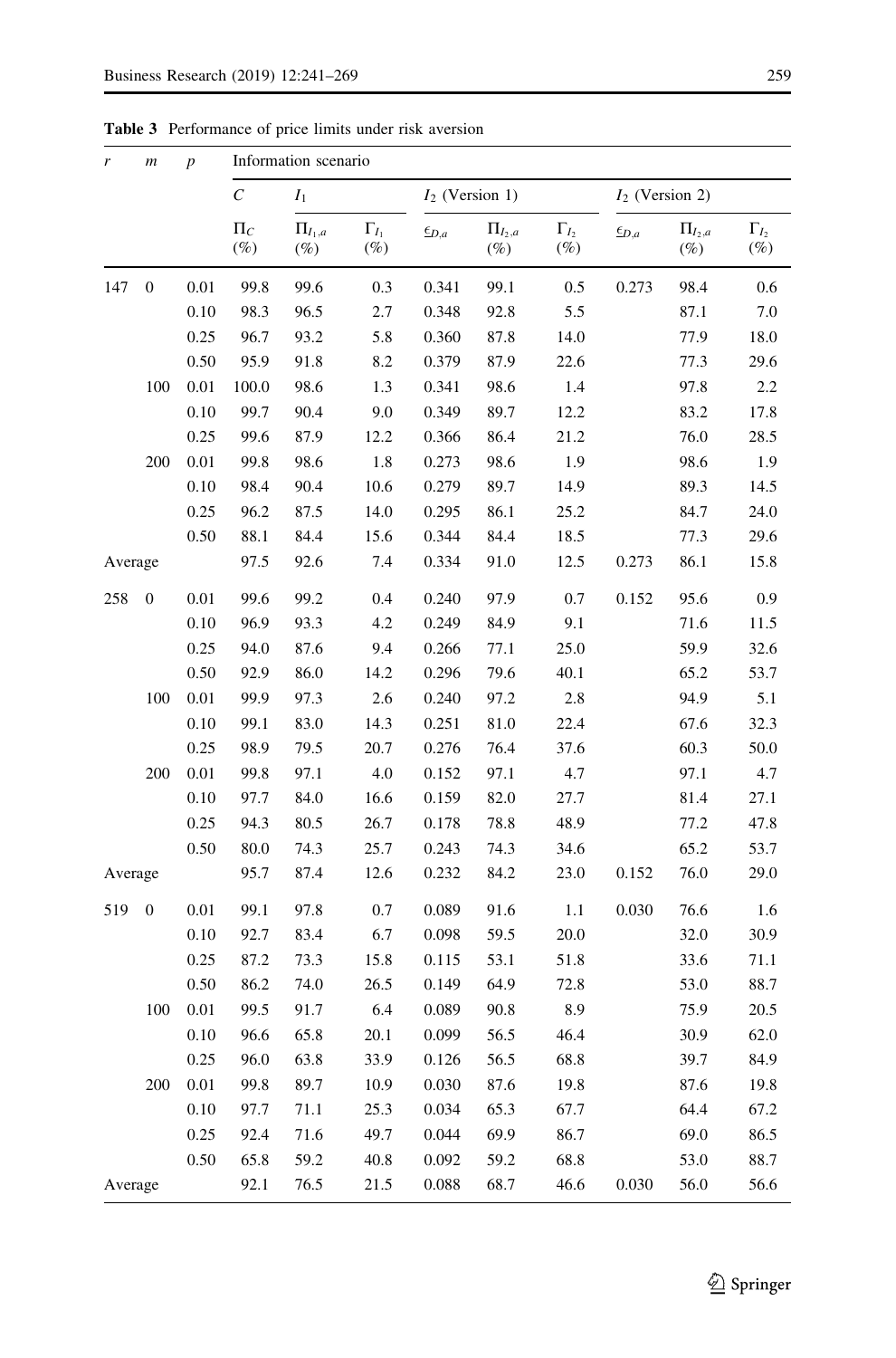<span id="page-19-0"></span>From the table, the increasing effect of decreasing the risk sensitivity on the largest allowed violation can be observed only for  $\underline{\epsilon}_{D,a}$  because the function  $\epsilon_D(\pi)$  is not shown. To see the effect for  $\epsilon_D(\pi)$ , we first observe that the largest allowed violation for the relevant utility functions  $D = \{u_1, u_2\}$  is driven by utility function  $u_2$ , i.e.,  $\epsilon_D(\pi) = \epsilon_{u_2}$ , since  $u_1$  reflects risk neutrality which implies  $\epsilon_{u_1} = 0.5$ . For  $u_2$ , the largest allowed violation according to ([4\)](#page-12-0) is  $\epsilon_{u_2} = \rho/(1+\rho)$ with  $\rho = u_2'(\bar{x})/u_2'(\bar{x})$  as the ratio of the smallest to the largest slope of the utility function over the support  $[x, \bar{x}]$ . Decreasing the risk sensitivity r makes the positive slope ratio  $\rho$  increase, so that the largest allowed violation  $\epsilon_{u_2}$  also increases. For  $x < 0 < \bar{x}$ , for example,  $\rho$  amounts to exp[ $r \cdot (23x - 22\bar{x}) \cdot 10^{-6}$ ], and its derivative with respect to r, i.e.,  $\rho \cdot (23x - 22\overline{x}) \cdot 10^{-6}$ , is negative.

Observation [2](#page-17-0) can be generalized in two ways.

Lemma 5 Observation [2](#page-17-0) applies to any decision problem. It also holds if the relevant utility functions  $D$  comprise at least one exponential utility function of the form  $c_1 - c_1 \exp(-c_2rx) + c_3$  if  $x \le x_0$  and  $c_2 - c_2 \exp(-c_1rx) + c_3$  otherwise with  $c_1, c_2, r > 0$  and at least one of the risk sensitivity parameters r is reduced.

The first part of the lemma means that Observation [2](#page-17-0) does not depend on the specific choices  $F_{\pi}$  and S. This is due to assumption [\(1](#page-6-0)) which implies that the violation measures are monotonic in the price. The second part generalizes the form and number of exponential utility functions. With respect to the form, the direction of the effect of the risk sensitivity on the largest allowed violation described above for the specific utility function  $u_2$  is the same for any utility function of the same type. For  $x \lt x_0 \lt \overline{x}$ , for example,  $\rho$  amounts to exp[ $r \cdot (c_2x - c_1\overline{x})$ ] and its derivative with respect to r to  $\rho \cdot (c_2 \underline{x} - c_1 \overline{x})$ , which is still negative. With respect to the number of exponential utility functions, we realize that increasing the allowed violation for any relevant utility function, i.e., increasing  $\epsilon_u$  according to [\(4](#page-12-0)), increases the allowed violation for all relevant utility functions, i.e., increases  $\epsilon_D$  according to ([5\)](#page-12-0).

**Observation 3** The weaker the DM's risk sensitivity, the better is the performance of the price limits under Incomplete Information  $I_2$  compared to Incomplete Information  $I_1$ .

Take  $m = 100$  and  $p = 0.1$  as an example. For high risk sensitivity, i.e.,  $r = 519$ , performance drops by 9.3 percentage points when switching from Incomplete Information  $I_1$  to Incomplete Information  $I_2$  (Version 1). The corresponding performance loss for  $r = 258$  is smaller, namely 2.0 points, and that for  $r = 147$ only amounts to 0.7 points. The performance losses when switching from Incomplete Information  $I_1$  to Incomplete Information  $I_2$  (Version 2) show the same pattern.

The observation is driven by the dependence of the largest allowed violation on the price: the weaker the risk sensitivity, the less does  $\epsilon_D(\pi)$  react to changes in  $\pi$ and the better does its approximation in the form of the constant  $\epsilon_{D,a}$  become.

However, the diminishing distance between  $\epsilon_D(\pi)$  and  $\underline{\epsilon}_{D,a}$  is not the only effect to take into account. From the explanation of the previous observation, we know that weaker risk sensitivity also means that the largest allowed violation rises. In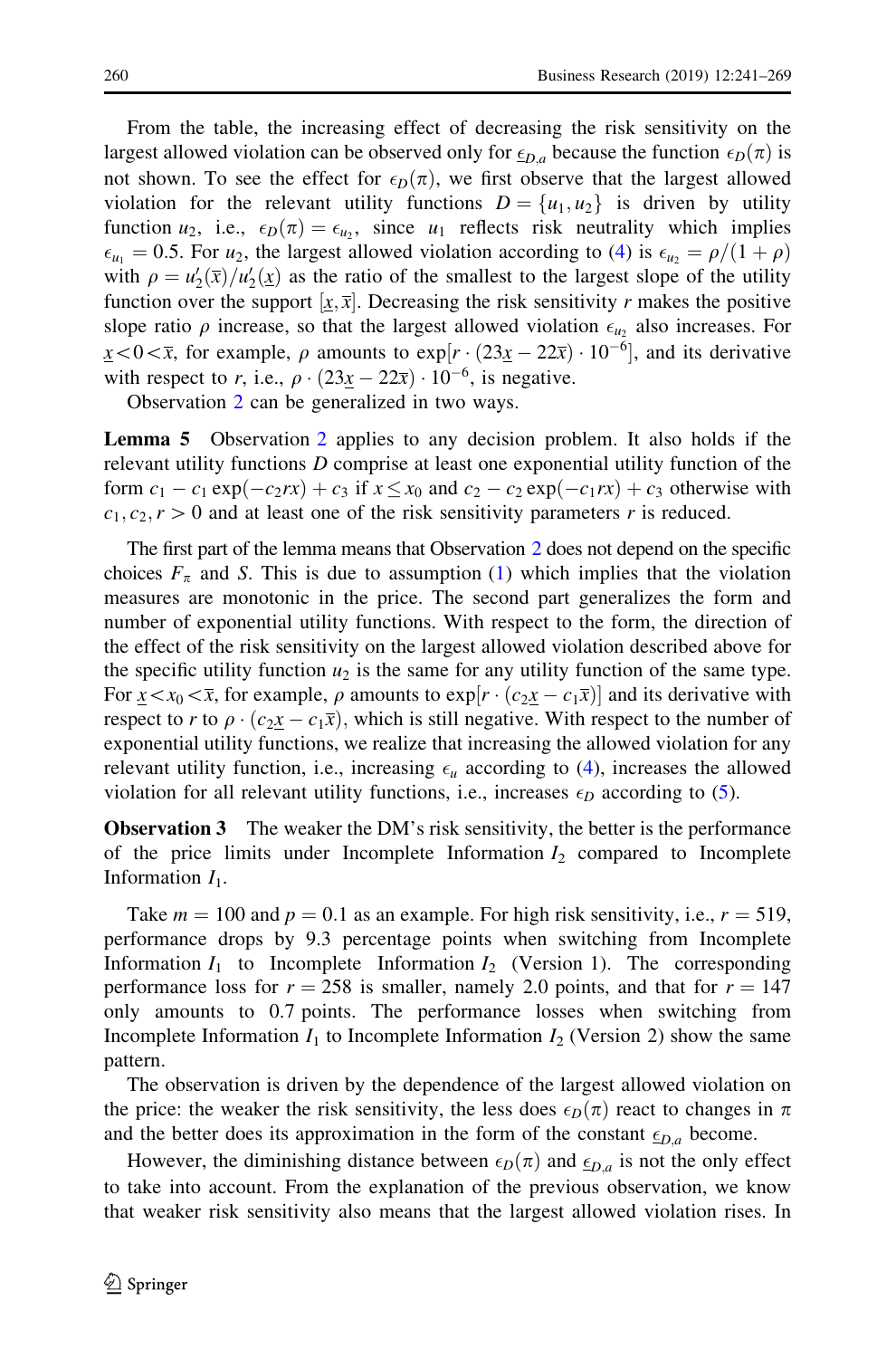<span id="page-20-0"></span>view of Propositions [1](#page-13-0) and [2,](#page-14-0) this means that the section of the violation measure that becomes relevant for determining the price limit shifts. If this new section of the violation measure exhibits a lower slope, the shift causes the price limits to diverge and thereby counteracts the converging effect of the converging largest allowed violations. Therefore, Observation [3](#page-19-0) does not hold in general.

Observation 4 The effect of incomplete preference information on the price limits may differ substantially in magnitude between the lower and the upper price limit.

The performance measures only give the aggregate effect from both price limits. That is why Observation 4 cannot readily be made from Table [3.](#page-18-0) For  $m = 0$ , this problem can be overcome by first referring to the best upper price limit under No Information which equals the indifference price under risk neutrality, i.e.,  $\overline{\pi}_{NA} = \pi_n$ ; see [\(6](#page-22-0)) in Appendix [1.](#page-22-0) This means that the upper price limit is unaffected by the information about the largest allowed violation. Hence, all performance figures given in Table [3](#page-18-0) for  $m = 0$  are solely driven by improvements of the lower price limit rather than the upper price limit.

#### 6.3 Performance gain from the information of risk aversion

Finally, we look at the performance gain from the additional information that the DM is risk averse. Due to this information it is valid to use the price limits  $\pi_{X,a}$  and  $\overline{\pi}_{X,a}$  with  $X \in \{N, I_1, I_2\}$  instead of  $\underline{\pi}_X$  and  $\overline{\pi}_X$  with  $X \in \{N, I_1, I_2\}$ . At the same time, this describes the switch from FSD and AFSD to SSD and ASSD.

The types of information carried by the largest allowed violation on the one hand and risk aversion on the other are different. This section helps to disentangle and quantify the effects of both types of information on the performance of the price limits. It raises the awareness for the different kinds and effects of preference information and provides implications for the elicitation of the DM's preferences. For instance, it suggests testing for risk aversion when the information on the largest allowed violation is weak.

The following result confirms the idea of Lemma [4](#page-16-0) that more preference information leads to better price limits. Here, it is the information that the DM is risk averse. The lemma is driven by the hierarchy between AFSD and ASSD.

**Lemma 6** The price limits improve with the additional information that the DM is risk averse: the price limits satisfy  $\overline{\pi}_X \leq \overline{\pi}_{X,a} \leq \underline{\pi}_{X,a} \leq \underline{\pi}_X$  for all  $X \in \{N, I_1, I_2\}.$ 

In Table [3](#page-18-0), the corresponding performance gain is measured by  $\Gamma_X \equiv \frac{\Pi_{X,a}-\Pi_X}{\Pi_{X,a}}$ with  $X \in \{I_1, I_2\}$ . The performance  $\Pi_X$  is the counterpart of  $\Pi_{X,a}$  and thus gives the reduction of the range enclosed by the upper and the lower price limit relative to No Information without the restriction to risk aversion, i.e.,  $\Pi_X \equiv 1 - \frac{\pi_X - \overline{\pi}_X}{\pi_X - \overline{\pi}_N}$  with  $X \in \{I_1, I_2\}$ . That is,  $\Gamma_X \cdot 100\%$  (not percentage points) of the  $\Pi_{I_1,a}$  and  $\Pi_{I_2,a}$ performances are due to the information of risk aversion. For  $r = 258$ ,  $m = 100$ , and  $p = 0.1$ , for instance, 22.4% of the performance of 81% under Incomplete Information  $I_2$  (Version 1) go back to switching from AFSD to ASSD.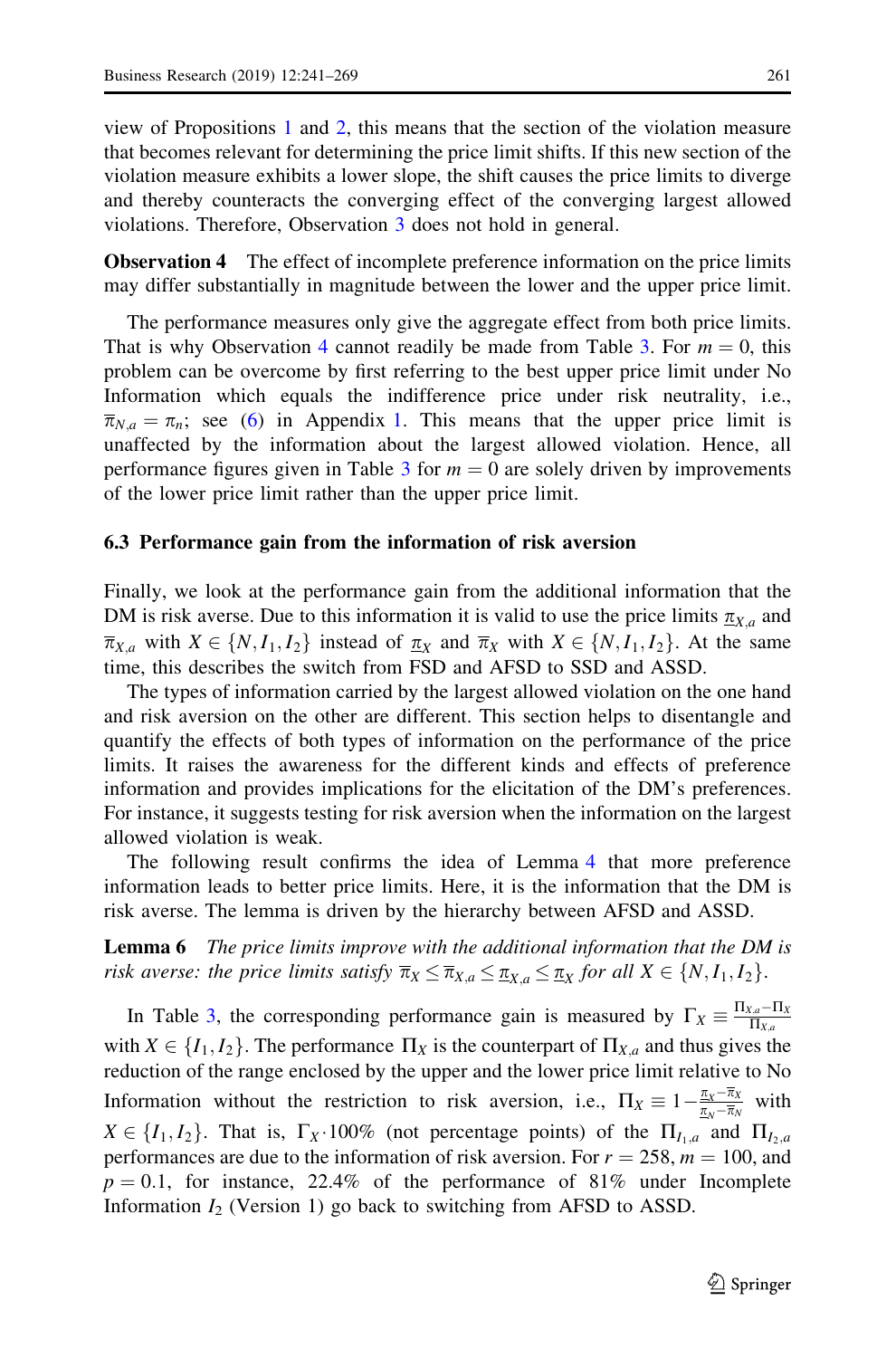Observation 5 Under Incomplete Information, the performance gained from the additional information of risk aversion may exceed the initial performance without that information.

This observation can be made from  $\Gamma_{I_1}$  and  $\Gamma_{I_2}$  values exceeding 50%, which is equivalent to  $\Pi_{X,a}-\Pi_X > \Pi_X$  for  $X \in \{I_1, I_2\}$ . We also observe that the weaker the information about the largest violation, the more likely it is. This is addressed by the following observation.

Observation 6 The higher the DM's risk sensitivity and the weaker the information about the largest violation of stochastic dominance allowed for the relevant utility functions, the higher is the performance gained from the information of risk aversion.

To observe the effect of the DM's risk sensitivity, stick to one of the Incomplete Information scenarios and compare the  $\Gamma$  values across the risk sensitivities for given values of m and p. This part of Observation 6 relates to Observation [2:](#page-17-0) the higher the risk sensitivity, the lower is the largest allowed violation  $\epsilon_D$  and its approximations  $\epsilon_D$  and  $\epsilon_{D,a}$ , and the more important is the other piece of information, namely the information of risk aversion.

The effect of weaker information about the largest allowed violation can be seen from Table [3](#page-18-0) by realizing that the  $\Gamma$  values deteriorate when switching from Incomplete Information  $I_2$  (Version 2) via Incomplete Information  $I_2$  (Version 1) to Incomplete Information  $I_1$ . However, this effect does not always occur.

The common intuition behind both parts of Observation  $6$  is that the two pieces of which the incomplete preference information consists, namely the information about the largest allowed violation and the information about risk aversion, are substitutes in terms of their effect on the price limits' performance.

# 7 Conclusion

The purpose of our research is to exploit preference information to improve the price limits' screening power. The approach where the information is carried by a single number seems particularly promising for business practice due to its simplicity and effectiveness.

However, the relevance of our research depends on the considered market: the higher the pricing pressure, the more relevant are our results. That is, markets with low profit margins call for tight price limits. Otherwise, it is likely that contracts cannot be decided upon in the screening stage and have to be passed on to the DM for decision, which makes the screening stage obsolete.

A second factor for the relevance of exploiting preference information is the size of the considered contracts. Small contracts, i.e., those associated with low revenues and costs, lead to price limits under no preference information that only include a narrow range of prices. In this case, price limits based on expected values serve as good approximations of the price limits derived from incomplete or even complete preference information. However, the larger the considered contracts, the worse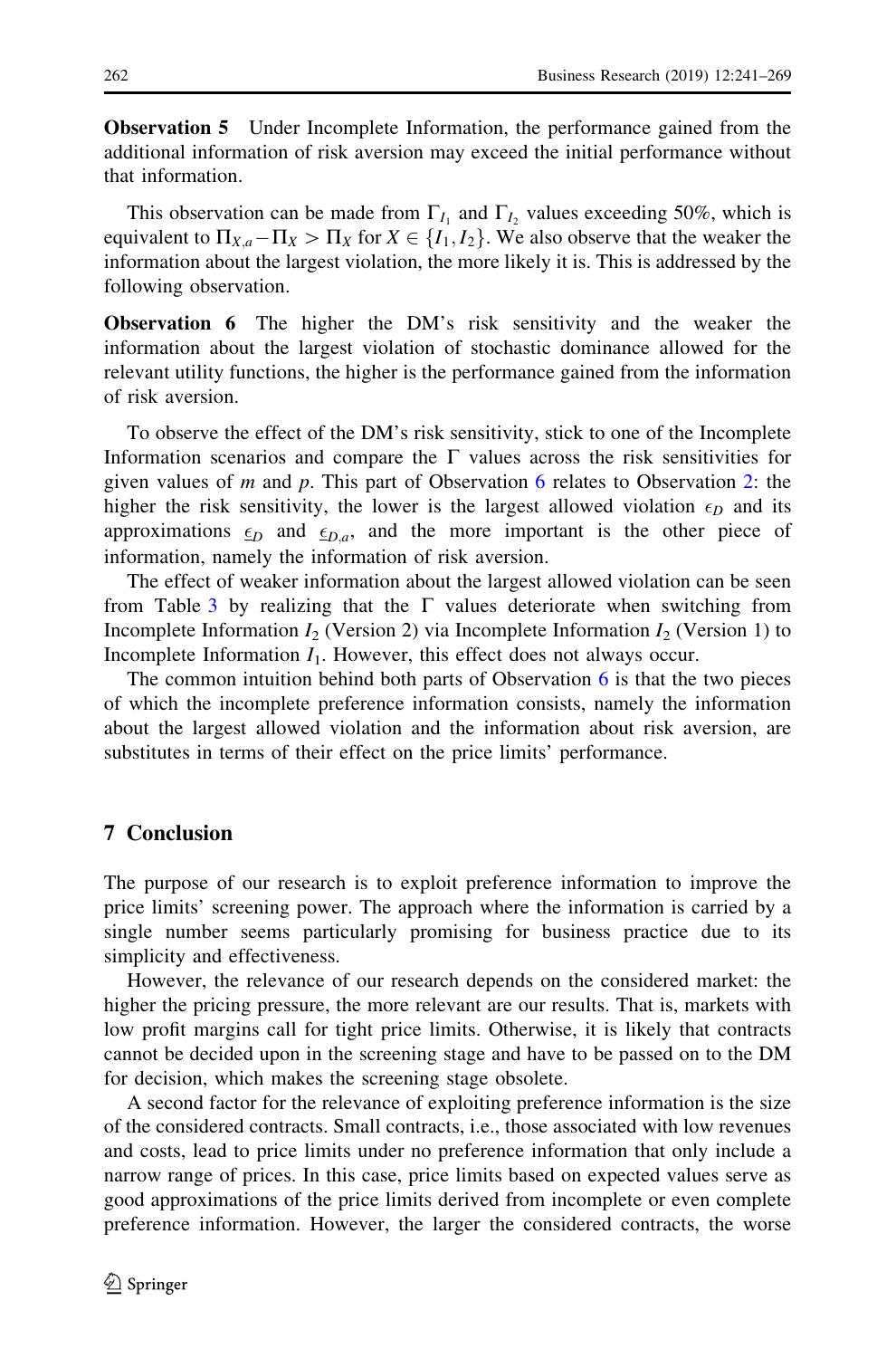<span id="page-22-0"></span>does this approximation become. Summing up, our research is most beneficial when pricing pressure is high and contracts are large.

Open Access This article is distributed under the terms of the Creative Commons Attribution 4.0 International License ([http://creativecommons.org/licenses/by/4.0/\)](http://creativecommons.org/licenses/by/4.0/), which permits unrestricted use, distribution, and reproduction in any medium, provided you give appropriate credit to the original author(s) and the source, provide a link to the Creative Commons license, and indicate if changes were made.

# Appendix 1: Violation measures and price limits in the example case

Under No Information, the best price limits are

$$
\underline{\pi}_N = \begin{cases}\n\max\{c, m\} & \text{if } p \le 0.5 \\
c + m & \text{otherwise}\n\end{cases}
$$
\n
$$
\overline{\pi}_N = \begin{cases}\n0 & \text{if } p < 0.5 \\
\min\{c, m\} & \text{otherwise}\n\end{cases}
$$
\n
$$
\underline{\pi}_{N,a} = \begin{cases}\n\max\{c, \min\{\pi_n, m\}\} & \text{if } p \le 0.5 \\
\max\{c, \pi_n\} & \text{if } p > 0.5 \text{ and } \pi_n \le m, \\
c + (2 - 1/p)m & \text{if } p > 0.5 \text{ and } \pi_n > m\n\end{cases}
$$
\n(6)

and

$$
\overline{\pi}_{N,a} = \begin{cases}\n\frac{cp}{1-p} & \text{if } p < 0.5 \text{ and } \pi_n \le m \\
\pi_n & \text{if } p < 0.5 \text{ and } \pi_n > m \\
\min\{c, \max\{\pi_n, m\}\} & \text{if } p \ge 0.5\n\end{cases}
$$
\n(7)

with  $\pi_n = p \cdot (c+m)$ .

The AFSD violation measure is given by

$$
v(F_{\pi}, S) = \begin{cases} \n\frac{1}{2\alpha + E_{F_{\pi}} - E_{S}} & \text{if } \pi < \overline{\pi}_{N} \\ \n0 & \text{if } \overline{\pi}_{N} \leq \pi < \underline{\pi}_{N} \\ \n0 & \text{if } \underline{\pi}_{N} \leq \pi \n\end{cases}
$$

with  $\alpha \equiv p \cdot [(c-\pi)^+ + (m-\pi)^+] + (2p-1)^+ [\pi - (\pi - c)^+ - (\pi - m)^+]$  as the area between  $F_{\pi}$  and S where the FSD condition is violated and  $x^+ \equiv \max\{x, 0\}$ . For the reverse relation, we may exploit  $v(S, F_\pi) = 1 - v(F_\pi, S)$  unless  $\pi_N = \overline{\pi}_N = \pi_n$ , in which case the violation measure is  $v(S, F_\pi) = 0$  if  $\pi \leq \pi_n$  and 1 otherwise.

The ASSD violation measure reads  $v_a(F_\pi, S) = \frac{\alpha - \beta}{2(\alpha - \beta) + E_{F_\pi} - E_s}$  if  $\pi_n \leq \pi < \underline{\pi}_{N,a}$  and 0 if  $\pi_{N,a} \leq \pi$  with

$$
\beta \equiv \begin{cases} \min\{p \cdot (m-\pi)^+, (1-p)(\pi-c)^+ + (1-2p)\pi\} & \text{if } p \le 0.5\\ \min\{ (1-p)(\pi-c)^+, (1-p)(m-\pi)^+ + (2p-1)(c+m-\pi) \} & \text{if } p > 0.5 \end{cases}
$$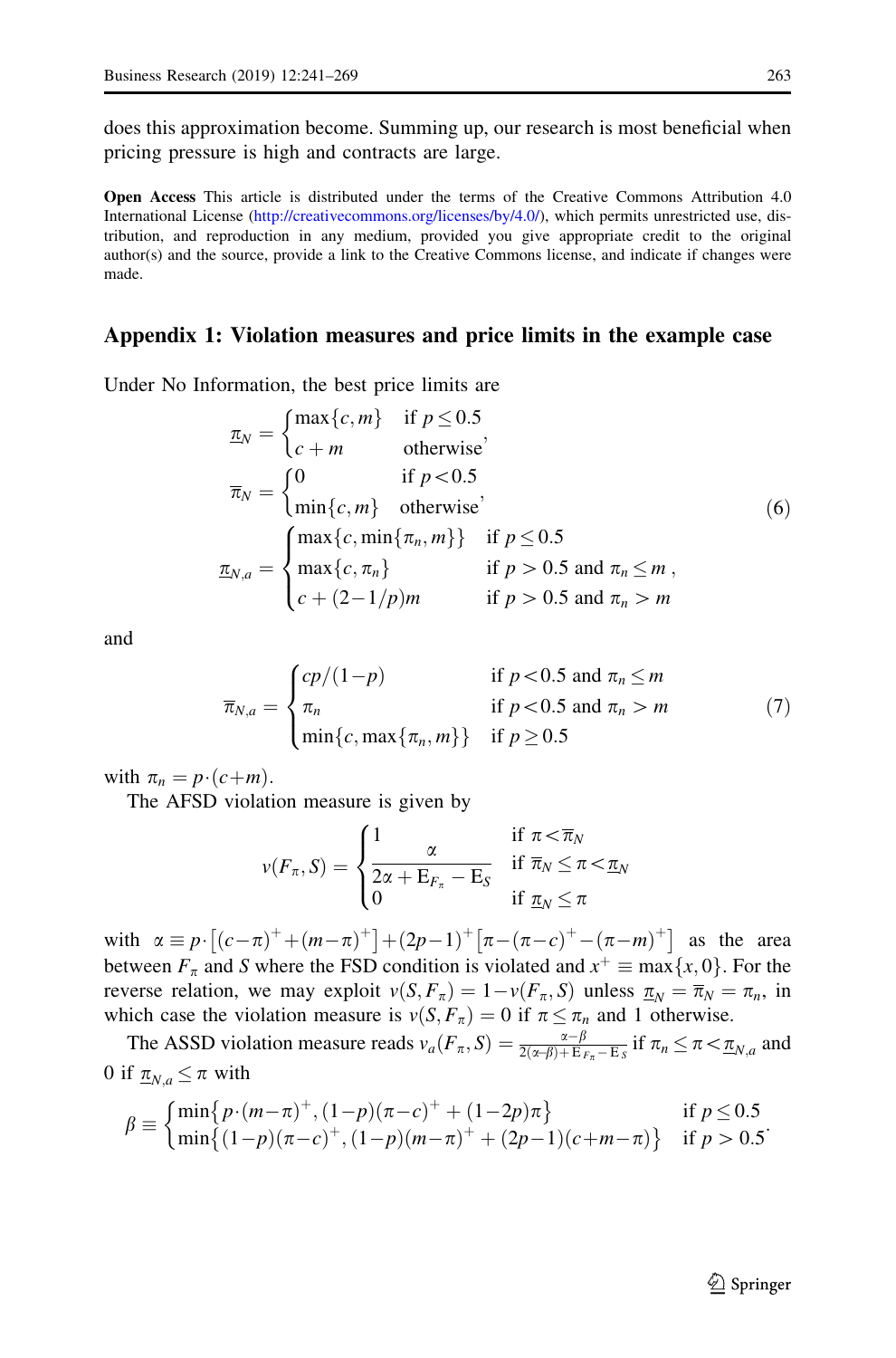<span id="page-23-0"></span>For the reverse relation, we have  $v_a(S, F_\pi) = 0$  if  $\pi \leq \overline{\pi}_{N,a}$  and  $\frac{\alpha' - \beta}{2(\alpha' - \beta') + B}$  $rac{\alpha - \beta}{2(\alpha' - \beta') + E_S - E_{F_\pi}}$  if  $\overline{\pi}_{N,a} < \pi \leq \pi_n$  with  $\alpha' \equiv \alpha - (E_S - E_{F_{\pi}})$  as the area between S and  $F_{\pi}$  where the FSD condition is violated and

$$
\beta' \equiv \begin{cases} \min\{p \cdot (c-\pi)^+, p \cdot (\pi - m)^+ + (1-2p)\pi\} & \text{if } p < 0.5\\ \min\{(1-p)(\pi - m)^+, (1-p)(c-\pi)^+ + (2p-1)(c+m-\pi)\} & \text{if } p \ge 0.5 \end{cases}
$$

### Appendix 2: Elicitation of the largest allowed violation

The first method to elicit the largest allowed violation  $\epsilon_D$  from the DM is to assess the relevant utility functions and to estimate the highest ratio of marginal utilities. It is important that the assessment of utility functions typically results in a set of possible functions. Hence, we are not in the situation of complete preference information even if utility functions are assessed. The second method is to infer  $\epsilon_D$ from observed actual violations allowed by the DM. This is the method used by Levy et al. ([2010\)](#page-27-0). A caveat concerning this method is that  $\epsilon_D$  is the largest violation allowed irrespective of the specific prospects under consideration. Hence, many observations have to be taken into account to find a good estimate of the largest violation allowed for all pairs of prospects sharing the same given joint support.

The second method is tied to a specific joint support of profits and therefore is more appropriate for Incomplete Information  $I_2$  where, as demonstrated in Sect. [5.5,](#page-14-0) the lower bound on  $\epsilon_D$  is derived for a constant joint support. By contrast, the first method seems appropriate for the estimation of  $\epsilon_D$  as well as of a lower bound on it, i.e., for both Incomplete Information scenarios, because the same family of utility functions can be used for estimations referring to different joint supports of profits.

### Appendix 3: Best price limits under Incomplete Information

In general, the price limits given in Propositions [1](#page-13-0) and [2](#page-14-0) are not the best limits under Incomplete Information, as they do not fully exploit the available information. To see this for the example of Incomplete Information 1 and AFSD, first realize that, for a given price, the largest violation allowed for any given relevant utility function is not smaller than that allowed for all relevant utility functions, i.e.,  $\epsilon_u(\pi) \geq \epsilon_D(\pi)$ for all  $u \in D$ . Hence, we learn that the set of relevant utility functions is a subset of  $U(\epsilon_D(\pi))$ :

$$
D \subseteq U(\epsilon_D(\pi)) = \{ u \in U : \epsilon_u(\pi) \ge \epsilon_D(\pi) \}.
$$
 (8)

Second, this kind of information is available for a whole range of prices, namely  $[\overline{\pi}_N, \pi_N]$ . This allows us to reduce the set of considered utility functions to

$$
U_{I_1} \equiv \bigcap_{\pi \in \left[\overline{\pi}_N, \underline{\pi}_N\right]} U(\epsilon_D(\pi)) \supseteq D. \tag{9}
$$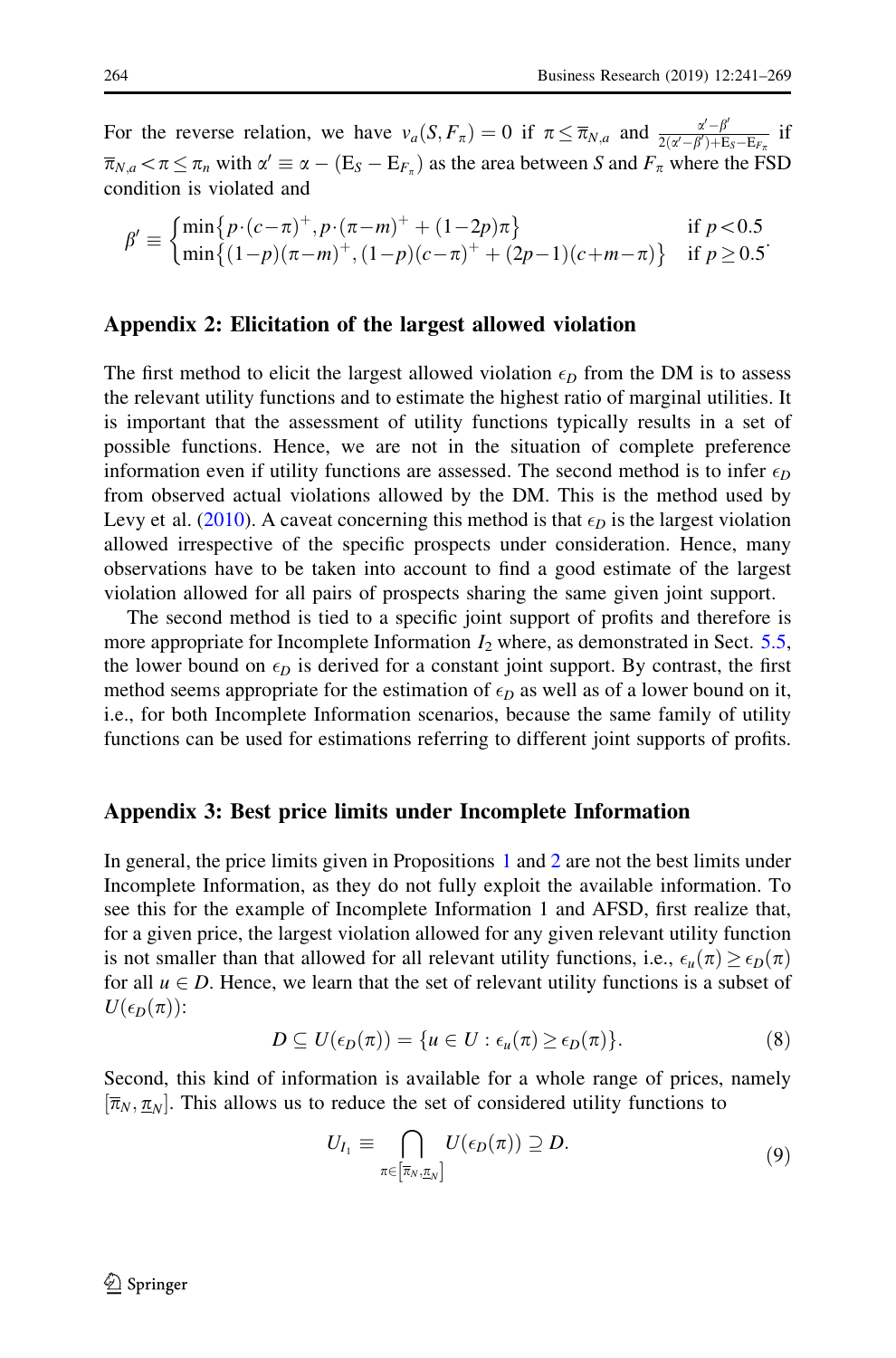<span id="page-24-0"></span>The corresponding lower and upper price limits are  $\sup\{\pi_u : u \in U_{I_1}\}\$  and inf $\{\pi_u : u \in U_{I_1}\}.$  We would like to determine them by means of AFSD as we apply FSD to determine the best price limits under No Information. Yet, this is not possible. The reason is that AFSD only uses the information carried by a single point of  $\epsilon_D$ , whereas  $U_{I_1}$  is derived from the information carried by all points of which  $\epsilon_D$  consists. Put differently, the price limits given in Proposition [1](#page-13-0) correspond to the level of  $(8)$  $(8)$ , but the price limits corresponding to the level of  $(9)$  $(9)$  $(9)$  are better.<sup>7</sup>

#### Appendix 4: Performance without risk aversion

Here, we provide performance data for the example case described in Sects. [3.2](#page-6-0) and [3.7](#page-9-0) for a situation where the DM is not risk averse. The lack of risk aversion is reflected by the extension of the set of relevant utility functions to  $D =$  ${u_1, u_2, u_3, u_4, u_5}$  with

$$
u_3(x) \equiv \begin{cases} -17 + 17 \exp(24rx \cdot 10^{-6}) & \text{if } x \le 0 \\ -24 + 24 \exp(17rx \cdot 10^{-6}) & \text{if } x > 0 \end{cases} \quad \text{(convex)},
$$
  

$$
u_4(x) \equiv \begin{cases} -26 + 26 \exp(16rx \cdot 10^{-6}) & \text{if } x \le 0 \\ 16 - 16 \exp(-26rx \cdot 10^{-6}) & \text{if } x > 0 \end{cases} \quad \text{(S-shaped)},
$$

and

$$
u_5(x) \equiv \begin{cases} 20 - 20 \exp(-25rx \cdot 10^{-6}) & \text{if } x \le 0 \\ -25 + 25 \exp(20rx \cdot 10^{-6}) & \text{if } x > 0 \end{cases}
$$
 (reversed S-shaped).

The functional forms and parameter values are again based on Pennings and Smidts [\(2003](#page-27-0)).

The extension of the set of relevant utility functions and the switch from SSD and ASSD to FSD and AFSD change the performances given in Table [3](#page-18-0) to those in Table [4](#page-25-0). Table [4](#page-25-0) immediately confirms Lemma [4](#page-16-0) and Observations [1–](#page-17-0)[3.](#page-19-0) Observa-tion [4](#page-20-0) also applies as the following example shows. For  $c = m = 100$  and  $p = 0.1$ , the price limits under No Information are  $[\overline{\pi}_N, \underline{\pi}_N] = [0, 100]$ . They shrink to  $[\overline{\pi}_{I_2}, \underline{\pi}_{I_2}] = [0.77, 89]$  for  $\underline{\epsilon}_D = 0.03$ , to  $[4.25, 58.48]$  for  $\underline{\epsilon}_D = 0.151$ , and to [8.54, 40.1] for  $\underline{\epsilon}_D = 0.272$ . Hence, the effect of the preference information on the lower price limit is much higher than on the upper price limit.

<sup>&</sup>lt;sup>7</sup> Accordingly, it can be shown that  $\pi_{I_1} \geq \sup\{\pi_u : u \in U_{I_1}\}\$  and  $\overline{\pi}_{I_1} \leq \inf\{\pi_u : u \in U_{I_1}\}\.$  The proof is identical to the second part of the proof of Proposition [1;](#page-13-0) the only modification needed is to substitute  $\pi_c$ for  $\sup\{\pi_u : u \in U_{I_1}\}\$  and  $\overline{\pi}_C$  for  $\inf\{\pi_u : u \in U_{I_1}\}.$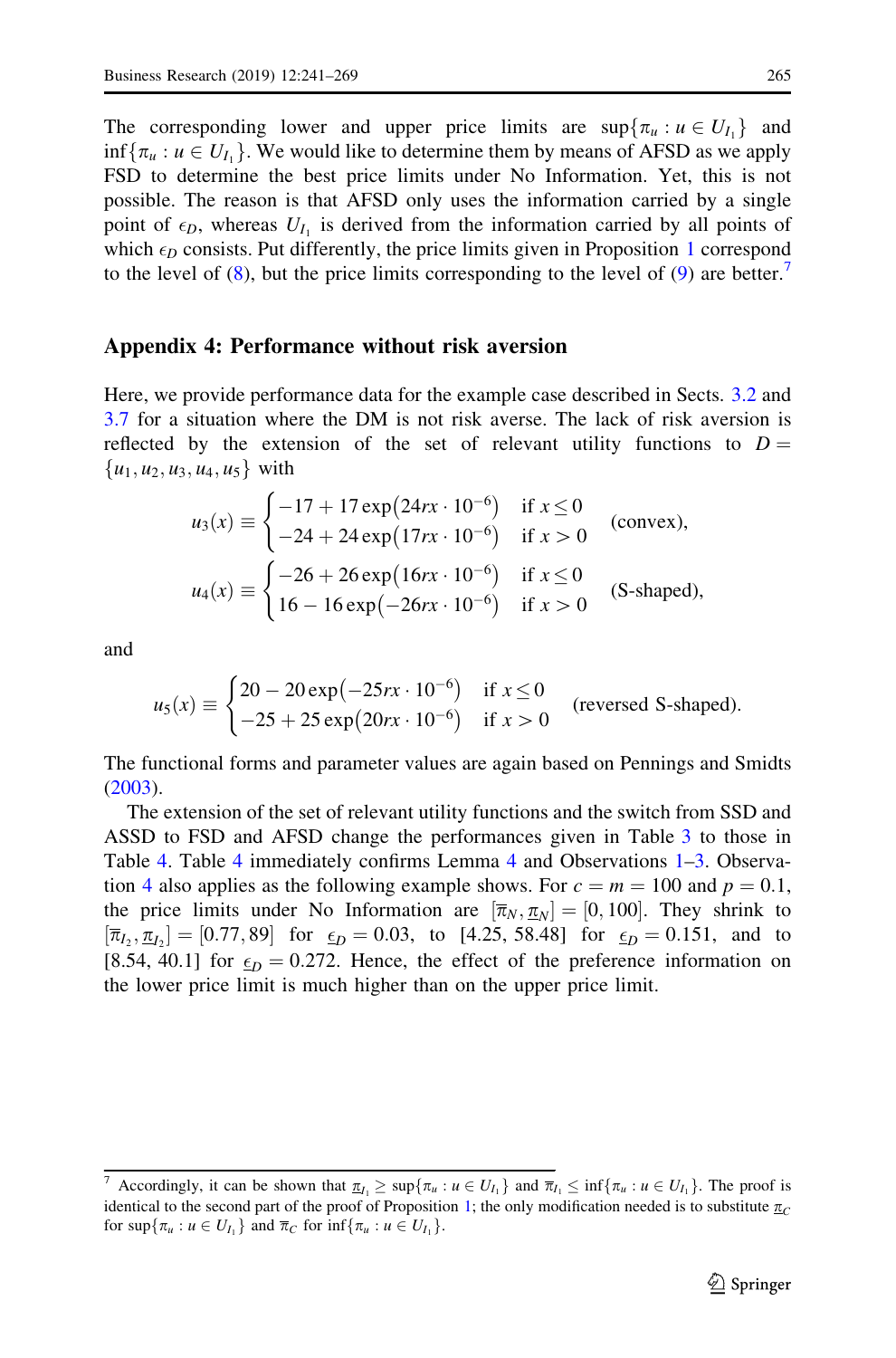| r       | $\boldsymbol{m}$ | $\boldsymbol{p}$ | Information scenario |                 |                          |                 |                          |                 |  |
|---------|------------------|------------------|----------------------|-----------------|--------------------------|-----------------|--------------------------|-----------------|--|
|         |                  |                  | $\overline{C}$       | $I_1$           | $I_2$ (Version 1)        |                 | $I_2$ (Version 2)        |                 |  |
|         |                  |                  | $\Pi_C(\%)$          | $\Pi_{I_1}(\%)$ | $\underline{\epsilon}_D$ | $\Pi_{I_2}(\%)$ | $\underline{\epsilon}_D$ | $\Pi_{I_2}(\%)$ |  |
| 147     | $\boldsymbol{0}$ | 0.01             | 99.6                 | 99.3            | 0.340                    | 98.6            | 0.272                    | 97.7            |  |
|         |                  | 0.10             | 96.9                 | 93.8            | 0.340                    | 87.7            |                          | 81.1            |  |
|         |                  | 0.25             | 93.8                 | 87.5            | 0.340                    | 75.4            |                          | 63.9            |  |
|         |                  | 0.50             | 92.1                 | 83.6            | 0.340                    | 68.1            |                          | 54.4            |  |
|         | 100              | 0.01             | 99.4                 | 97.3            | 0.340                    | 97.2            |                          | 95.6            |  |
|         |                  | 0.10             | 95.9                 | 81.4            | 0.340                    | 78.8            |                          | 68.4            |  |
|         |                  | 0.25             | 96.1                 | 75.7            | 0.340                    | 68.1            |                          | 54.4            |  |
|         | 200              | $0.01\,$         | 99.2                 | 96.8            | 0.272                    | 96.7            |                          | 96.7            |  |
|         |                  | 0.10             | 94.1                 | 79.8            | 0.272                    | 76.3            |                          | 76.3            |  |
|         |                  | 0.25             | 90.3                 | 71.3            | 0.272                    | 64.4            |                          | 64.4            |  |
|         |                  | 0.50             | 75.3                 | 63.5            | 0.318                    | 63.5            |                          | 54.4            |  |
| Average |                  |                  | 93.9                 | 84.6            | 0.320                    | 79.5            | 0.272                    | 73.4            |  |
| 258     | $\boldsymbol{0}$ | 0.01             | 99.4                 | 98.7            | 0.238                    | 97.2            | 0.151                    | 94.8            |  |
|         |                  | 0.10             | 94.6                 | 89.0            | 0.238                    | 77.2            |                          | 63.4            |  |
|         |                  | 0.25             | 89.1                 | 78.2            | 0.238                    | 57.9            |                          | 40.3            |  |
|         |                  | 0.50             | 86.2                 | 71.8            | 0.238                    | 47.7            |                          | 30.2            |  |
|         | 100              | 0.01             | 98.9                 | 94.7            | 0.238                    | 94.5            |                          | 90.1            |  |
|         |                  | 0.10             | 92.9                 | 68.8            | 0.238                    | 62.9            |                          | 45.8            |  |
|         |                  | 0.25             | 93.3                 | 58.8            | 0.238                    | 47.7            |                          | 30.2            |  |
|         | 200              | 0.01             | 98.6                 | 93.1            | 0.151                    | 92.5            |                          | 92.5            |  |
|         |                  | 0.10             | 89.6                 | 66.6            | 0.151                    | 59.3            |                          | 59.3            |  |
|         |                  | 0.25             | 83.4                 | 49.5            | 0.151                    | 40.3            |                          | 40.3            |  |
|         |                  | 0.50             | 58.6                 | 41.4            | 0.207                    | 41.4            |                          | 30.2            |  |
| Average |                  |                  | 89.5                 | 73.7            | 0.212                    | 65.3            | 0.151                    | 56.1            |  |
| 519     | $\boldsymbol{0}$ | 0.01             | 98.6                 | 96.9            | 0.088                    | 90.6            | 0.030                    | 75.4            |  |
|         |                  | 0.10             | 88.7                 | 76.5            | 0.088                    | 47.6            |                          | 22.1            |  |
|         |                  | 0.25             | 78.3                 | 57.3            | 0.088                    | 25.6            |                          | 9.5             |  |
|         |                  | 0.50             | 73.2                 | 47.4            | 0.088                    | 17.6            |                          | 6.0             |  |
|         | 100              | 0.01             | 97.6                 | 85.2            | 0.088                    | 82.8            |                          | 60.3            |  |
|         |                  | 0.10             | 86.0                 | 45.7            | 0.088                    | 30.3            |                          | 11.8            |  |
|         |                  | 0.25             | 87.1                 | 29.9            | 0.088                    | 17.6            |                          | 6.0             |  |
|         | 200              | 0.01             | 96.6                 | 78.7            | 0.030                    | 70.2            |                          | 70.2            |  |
|         |                  | 0.10             | 78.7                 | 36.2            | 0.030                    | 21.1            |                          | 21.1            |  |
|         |                  | 0.25             | 68.1                 | 16.4            | 0.030                    | 9.3             |                          | 9.3             |  |
|         |                  | 0.50             | 30.1                 | 12.6            | 0.063                    | 12.6            |                          | 6.0             |  |
| Average |                  |                  | 80.3                 | 53.0            | 0.070                    | 38.7            | 0.030                    | 27.1            |  |

<span id="page-25-0"></span>Table 4 Performance of price limits without risk aversion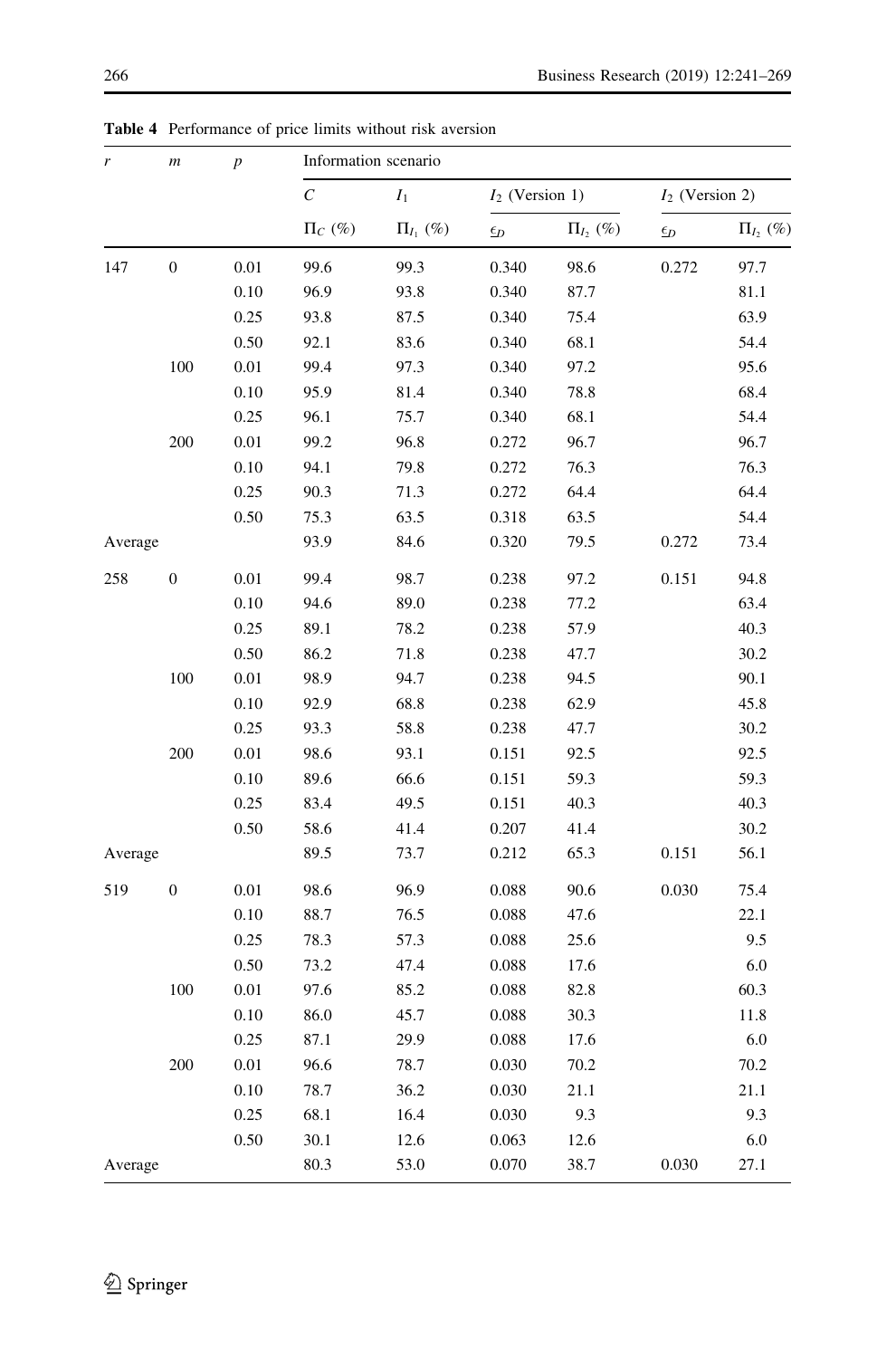# <span id="page-26-0"></span>Appendix 5: Proofs

We present the proofs of Lemmas [1](#page-10-0) and [2](#page-10-0) and of Proposition [1;](#page-13-0) the other proofs are integrated into the text or given in the literature. Due to the analogy between FSD and SSD and between AFSD and ASSD, the proofs concentrate on FSD and AFSD where applicable.

*Proof of Lemma 1* The "If" part follows from the fact that  $\pi \geq \pi_u$  implies  $E_{F_{\tau}}(u) \geq E_{S}(u)$ . To see the "Only if" part realize that, for any  $\pi < \pi_{C}$ , there is a utility function  $u \in D$  such that  $\pi < \pi_u$ , which implies  $E_{F_{\pi}}(u) < E_{S}(u)$ . Hence,  $\pi$ cannot be a lower price limit, and  $\pi_c$  is the smallest lower price limit. The supremum in the definition of  $\underline{\pi}_C$  is necessary, instead of the maximum, because D<br>might not be finite. The proof for the upper price limit is analogous. might not be finite. The proof for the upper price limit is analogous.

*Proof of Lemma 2* The sets over which the minimum and the maximum are taken and the second property of the price limits stem from FSD; the minimum and the maximum exist due to the continuity assumption on  $F_\pi(x)$ . The first property follows from  $\underline{\pi}_N = \sup\{\pi_u : u \in U\}$  and  $\overline{\pi}_N = \inf\{\pi_u : u \in U\}$  in conjunction with  $U \supseteq D$ . The first property follows from  $\underline{\pi}_N = \sup\{\pi_u : u \in U\}$  and  $\overline{\pi}_N = \inf\{\pi_u : u \in U\}$  $u \in U$  in conjunction with  $U \supset D$ .

It remains to show that the minimum and the maximum exist. Concentrating on the lower price limit, define  $\overline{\underline{\pi}} \equiv \inf \{ \pi : F_{\pi}(x) \leq S(x) \}$  for all  $x \}$  and assume that  $\min\{\pi : F_\pi(x) \leq S(x) \text{ for all x}\}\$  does not exist. Then there exists some x' such that  $F_{\underline{\pi}}(x') > S(x')$ . For x', in turn, there is some  $\pi' > \underline{\pi}$  such that  $F_{\underline{\pi}}(x') \geq F_{\pi'}(x') > S'$ because  $F_{\pi}(x)$  is assumed to be a nonincreasing, continuous function of  $\pi$  for all x. Thus,  $\pi$  cannot be equal to  $\inf{\pi : F_\pi(x) \leq S(x) \text{ for all } x}$ .

**Proof of Proposition 1** We only give the proof for the lower price limit as it is analogous to that for the upper price limit. First we prove that  $\pi$ <sub>I1</sub> exists and then that it is a lower price limit according to Lemma [1.](#page-10-0)

We prove the existence of  $\pi_{I_1}$  by showing that  $v(F_{\pi_v}, S) = 0$ , so the set over which the infimum is taken is nonempty. We know that  $E_{F_{\tau}}(u) \ge E_{S}(u)$  for all  $u \in U$  if  $\pi \geq \pi_N$ .  $E_{F_{\pi}}(u) \geq E_{S}(u)$  for all  $u \in U$  implies FSD of  $F_{\pi}$  over S, i.e.,  $v(F_\pi, S) = 0$ . Consequently,  $v(F_\pi, S) = 0$  for  $\pi \geq \pi_N$ .

Now, we prove that  $\pi_{I_1}$  is a lower price limit, i.e.,  $\pi_{I_1} \geq \pi_C$ , by proving that  $\pi_{I_1} < \pi_C$  $\pi_{I_1} < \pi_C$  $\pi_{I_1} < \pi_C$  is false.  $\pi_{I_1}, \pi_C \in [\pi_N, \pi_N]$  is true by the definition of  $\pi_{I_1}$  and Lemmas 1 and [2](#page-10-0). Hence, the assumption  $\pi_{I_1} < \pi_C$  implies  $\pi_N < \pi_N, \pi_N < \pi_C$ , and  $\pi_{I_1} < \pi_N$ . Realize that, for all prices  $\pi' \in (\underline{\pi_1}, \underline{\pi_N}]$ , there exists  $\pi'' \in [\underline{\pi_1}, \pi')$  such that  $v(F_{\pi}, S) \le \epsilon_D(\pi'')$ . This property is obvious for  $\underline{\pi}_{I_1} = \min\{\pi \in [\overline{\pi}_N, \underline{\pi}_N] :$  $v(F_{\pi}, S) \leq \epsilon_D(\pi)$ , but it also holds when the minimum does not exist. With  $\pi' = \pi_C$ , we get  $\overline{\pi}_N \leq \underline{\pi}_I \leq \pi'' < \underline{\pi}_C \leq \underline{\pi}_N$ . From AFSD we know that  $E_{F_{\pi''}}(u) \geq E_S(u)$  for all  $u \in U(\epsilon_D(\pi''))$ . Equivalently, we have  $\pi'' \geq \sup{\pi_u : u \in U(\epsilon_D(\pi''))}$ . Keeping in mind that  $\pi_C$  is defined as sup $\{\pi_u : u \in D\}$ , it must be true that  $\pi'' \geq \pi_C$  because  $D \subseteq U(\epsilon_D(\pi''))$ . This contradicts  $\pi'' < \underline{\pi}_C$  following from our initial assumption  $\pi_{I_1} < \pi_{C}$ . Hence, the assumption must be false.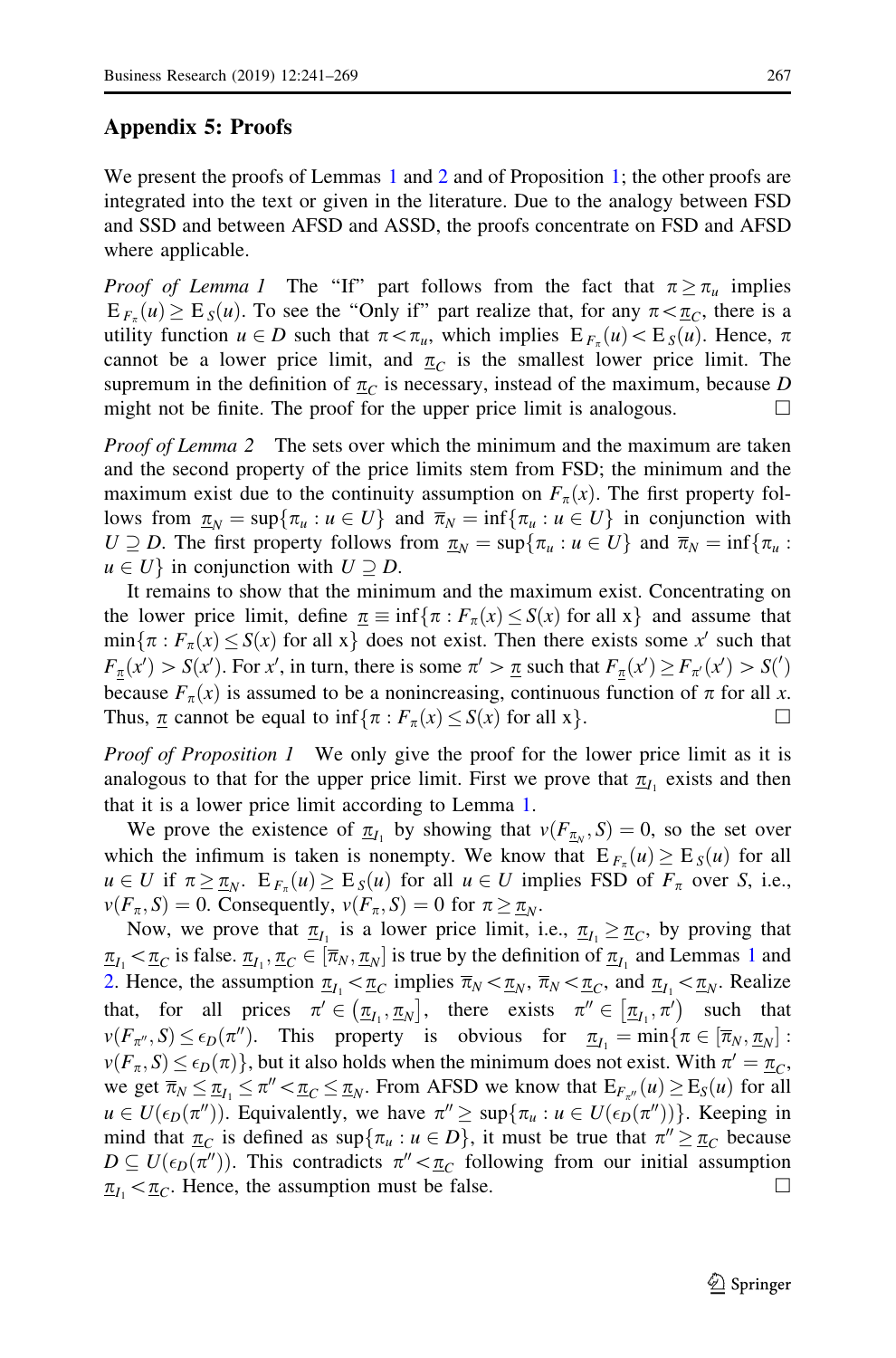#### <span id="page-27-0"></span>**References**

- Armbruster, B., and E. Delage. 2015. Decision making under uncertainty when preference information is incomplete. Management Science 61 (1): 111–128.
- Arrow, K.J. 1963. Social choice and individual values, 2nd ed. New York: Wiley.
- Aumann, R.J. 1962. Utility theory without the completeness axiom. Econometrica 30: 445–462.
- Bali, T.G., K.O. Demirtas, H. Levy, and A. Wolf. 2009. Bonds versus stocks: Investors' age and risk taking. Journal of Monetary Economics 56: 817–830.
- Bali, T.G., S.J. Brown, and K.O. Demirtas. 2013. Do hedge funds outperform stocks and bonds? Management Science 59 (8): 1887–1903.
- Bhardwaj, P. 2001. Delegating pricing decisions. Marketing Science 20 (2): 143–169.
- Constantinides, G.M., and S. Perrakis. 2007. Stochastic dominance bounds on American option prices in markets with frictions. Review of Finance 11 (1): 71–115.
- Dubra, J., F. Maccheroni, and E.A. Ok. 2004. Expected utility theory without the completeness axiom. Journal of Economic Theory 115 (1): 118–133.
- Farquhar, P.H. 1984. Utility assessment methods. Management Science 30 (11): 1283–1300.
- French, S. 1986. Decision theory: An introduction to the mathematics of rationality. New York: Halsted Press.
- Göx, R.F., and A. Wagenhofer. 2007. Economic research on management accounting. In Issues in management accounting, 3rd ed, ed. T. Hopper, D. Northcott, and R. Scapens, 399–424. Englewood Cliffs: Prentice-Hall.
- Hadar, J., and W.R. Russel. 1969. Rules for ordering uncertain prospects. The American Economic Review 59 (1): 25–34.
- Hanoch, G., and H. Levy. 1969. The efficiency analysis of choices involving risk. The Review of Economic Studies 36 (3): 335–346.
- Horngren, C.T., S.M. Datar, and M.V. Rajan. 2015. Cost accounting: A managerial emphasis, 15th ed. Boston: Pearson.
- Joseph, K. 2001. On the optimality of delegating pricing authority to the sales force. Journal of Marketing 65 (1): 62–70.
- Keeney, R.L., and H. Raiffa. 1976. Decisions with Multiple Objectives: Preferences and Value Tradeoffs. Chichester, New York, Brisbane, Toronto, Singapore: John Wiley & Sons.
- Küpper, H.U. 2009. Investment-based cost accounting as a fundamental basis of decision-oriented management accounting. Abacus 45 (2): 249–274.
- Leshno, M., and H. Levy. 2002. Preferred by "all" and preferred by "most" decision makers: Almost stochastic dominance. Management Science 48 (8): 1074–1085.
- Levy, H. 1985. Upper and lower bounds of put and call option value: Stochastic dominance approach. The Journal of Finance 40 (4): 1197–1217.
- Levy, H. 1992. Stochastic dominance and expected utility: Survey and analysis. Management Science 38 (4): 555–593.
- Levy, H., and M. Leshno. 2000. Decision-making under uncertainty: Stochastic dominance. In The current state of business disciplines, vol. 3, ed. S.B. Dahiya, 1377–1408. Rohtak: Spellbound Publications.
- Levy, H., M. Leshno, and B. Leibovitch. 2010. Economically relevant preferences for all observed epsilon. Annals of Operations Research 176: 153–178.
- Mas-Colell, A., M.D. Whinston, and J.R. Green. 1995. Microecomic Theory. New York: Oxford University Press.
- Myerson, R.B. 1981. Optimal auction design. Mathematics of Operations Research 6 (1): 58-73.
- Oliva, R., and R. Kallenberg. 2003. Managing the transition from products to services. International Journal of Service Industry Management 14 (2): 160–172.
- Pennings, J.M.E., and A. Smidts. 2003. The shape of utility functions and organizational behavior. Management Science 49 (9): 1251–1263.
- Phillips, R., A.S. Simsek, and G. van Ryzin. 2015. The effectiveness of field price discretion: Empirical evidence from auto lending. Management Science 61 (8): 1741–1759.
- Reichelstein, S., and A. Rohlfing-Bastian. 2015. Levelized product cost concept and decision relevance. The Accounting Review 90 (4): 1653–1682.
- Tsetlin, I., R.L. Winkler, R.J. Huang, and L.Y. Tzeng. 2015. Generalized almost stochastic dominance. Operations Research 63 (2): 363–377.